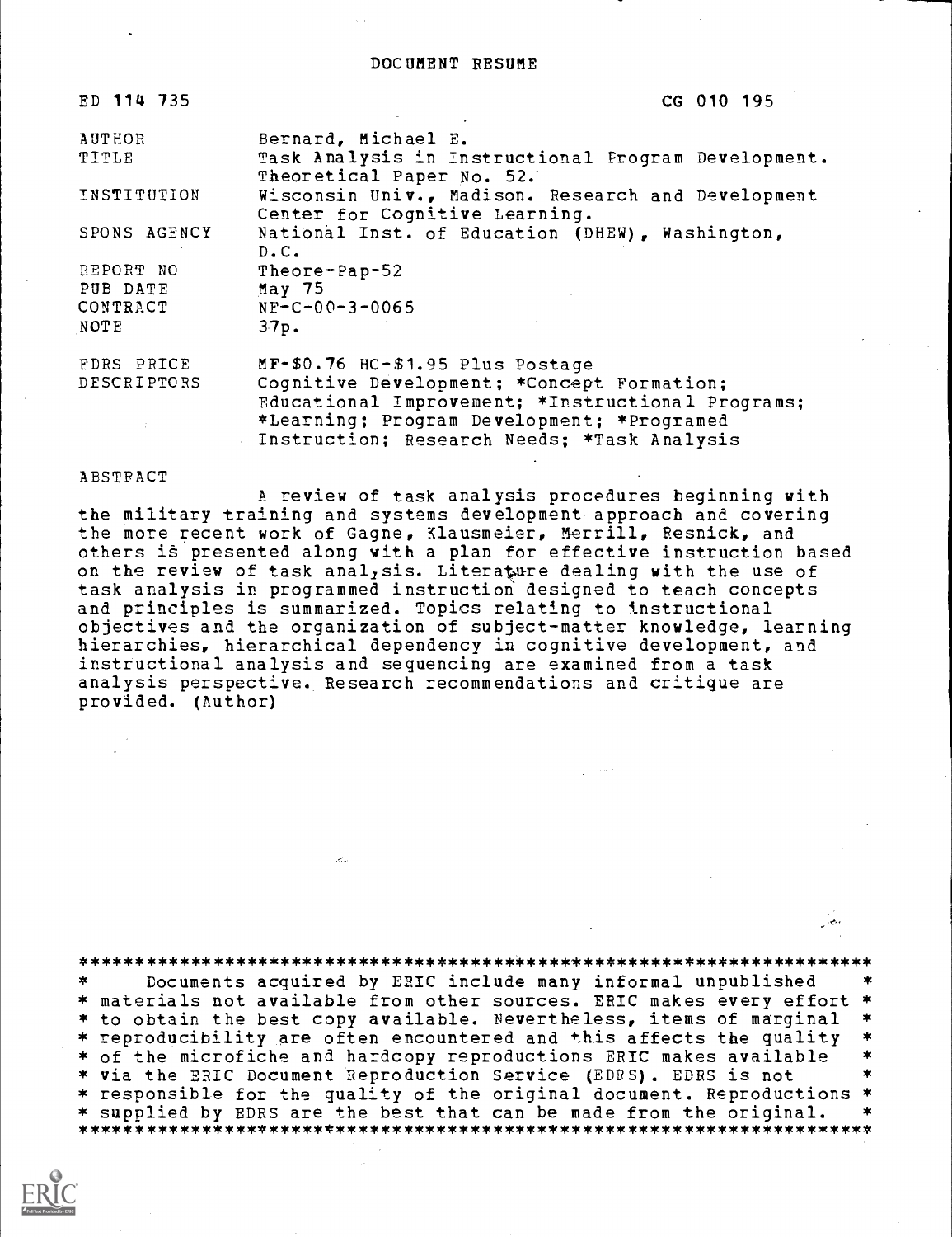$\overline{5}$ ED11473

THEORETICAL PAPER NO. 52

# task analysis in instructional program development



## U.S. DEPARTMENT OF HEALTH,<br>EDUCATION & WELFARE<br>NATIONAL INSTITUTE OF<br>EDUCATION

THIS DOCUMENT HAS BEEN REPRO-DUCEO EXACTLY AS RECEIVED FROM THE PERSON OR ORGANIZATION ORIGIN-ATING IT POINTS OF VIEW OR OPINIONS<br>STATED DO NOT NECESSARILY REPRE-<br>SENT OFFICIAL NATIONAL INSTITUTE OF<br>EDUCATION POSITION OR POLICY

### MAY 1975

WISCONSIN RESEARCH AND DEVELOPMENT CENTER FOR COGNITIVE LEARNING



 $\mathcal{h}_{\mathbf{0}}$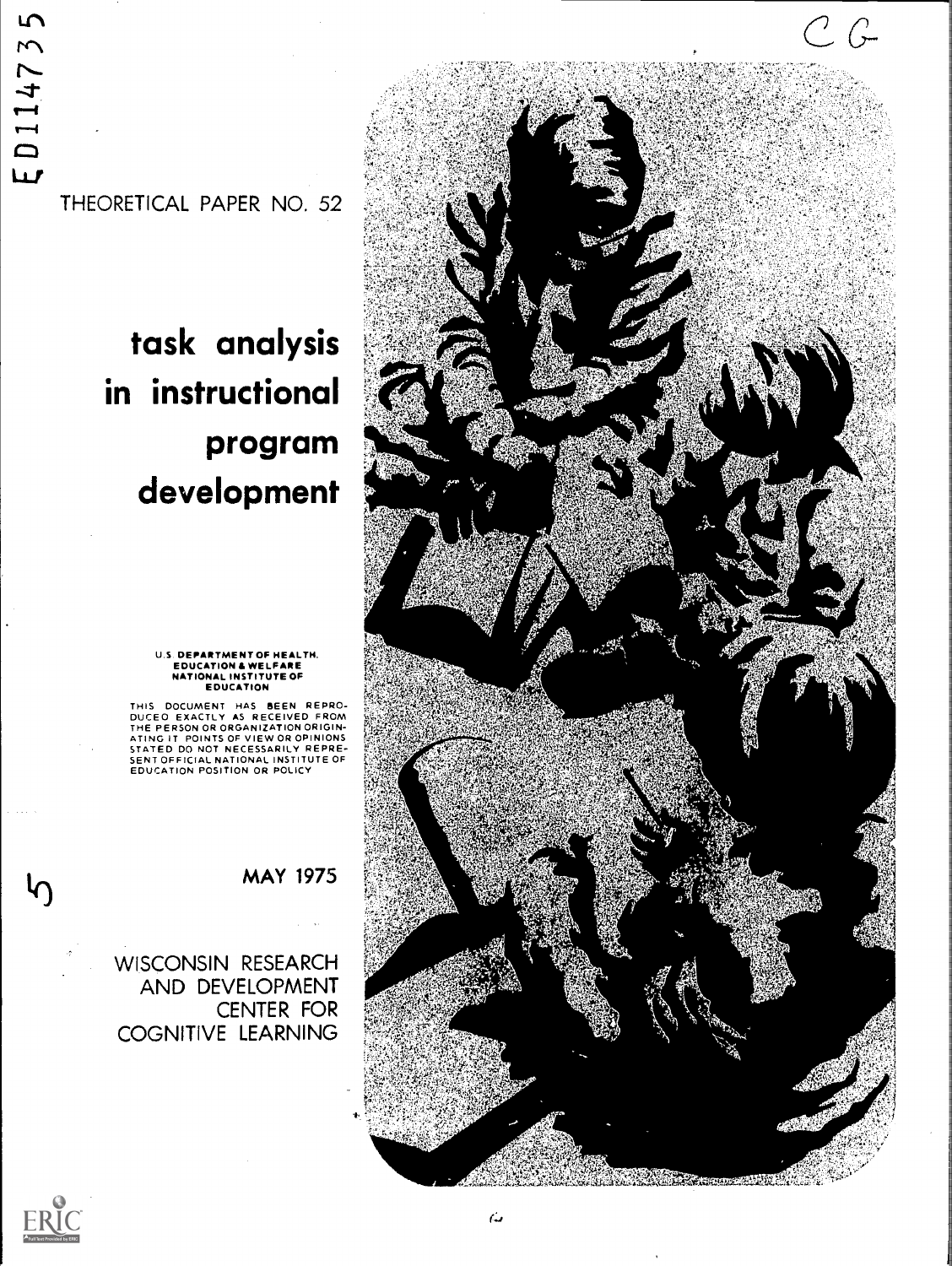#### Theoretical Paper No. 52

#### TASK ANALYSIS IN INSTRUCTIONAL PROGRAM DEVELOPMENT

by Michael Edwin Bernard

Report from the project on Conditions of School Learning and Instructional Strategies

> Herbert J. Klausmeier Principal Investigator

Wisconsin Research and Development Center for Cognitive Learning The University of Wisconsin<br>Madison, Wisconsin Madison, Wisconsin

 $\overline{\mathbf{1}}$  is

May 1975

t)



 $\sqrt{2}$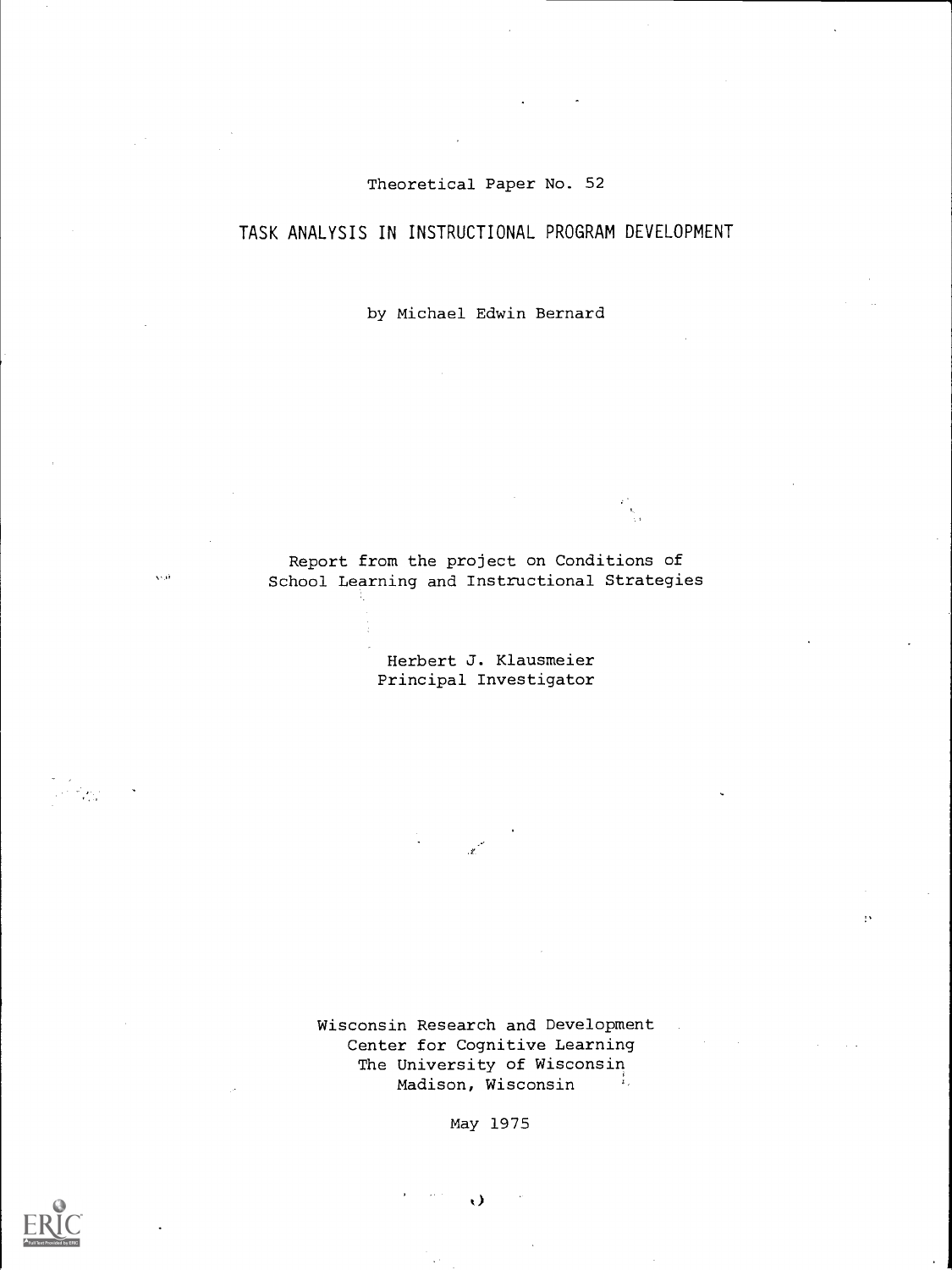Published by the Wisconsin Research and Development Center for Cognitive Learning, supported in part as a research and development center by funds from the National Institute of Education Department of Health, Education, and Welfare. The opinions expressed herein do not ne essanily reflect the position or policy of the National Institute of Education and ... ... cial endorsement by that agency should be inferred.

Center Contract No. NE-C-00-3-0065



شود

 $\mathbf{H}$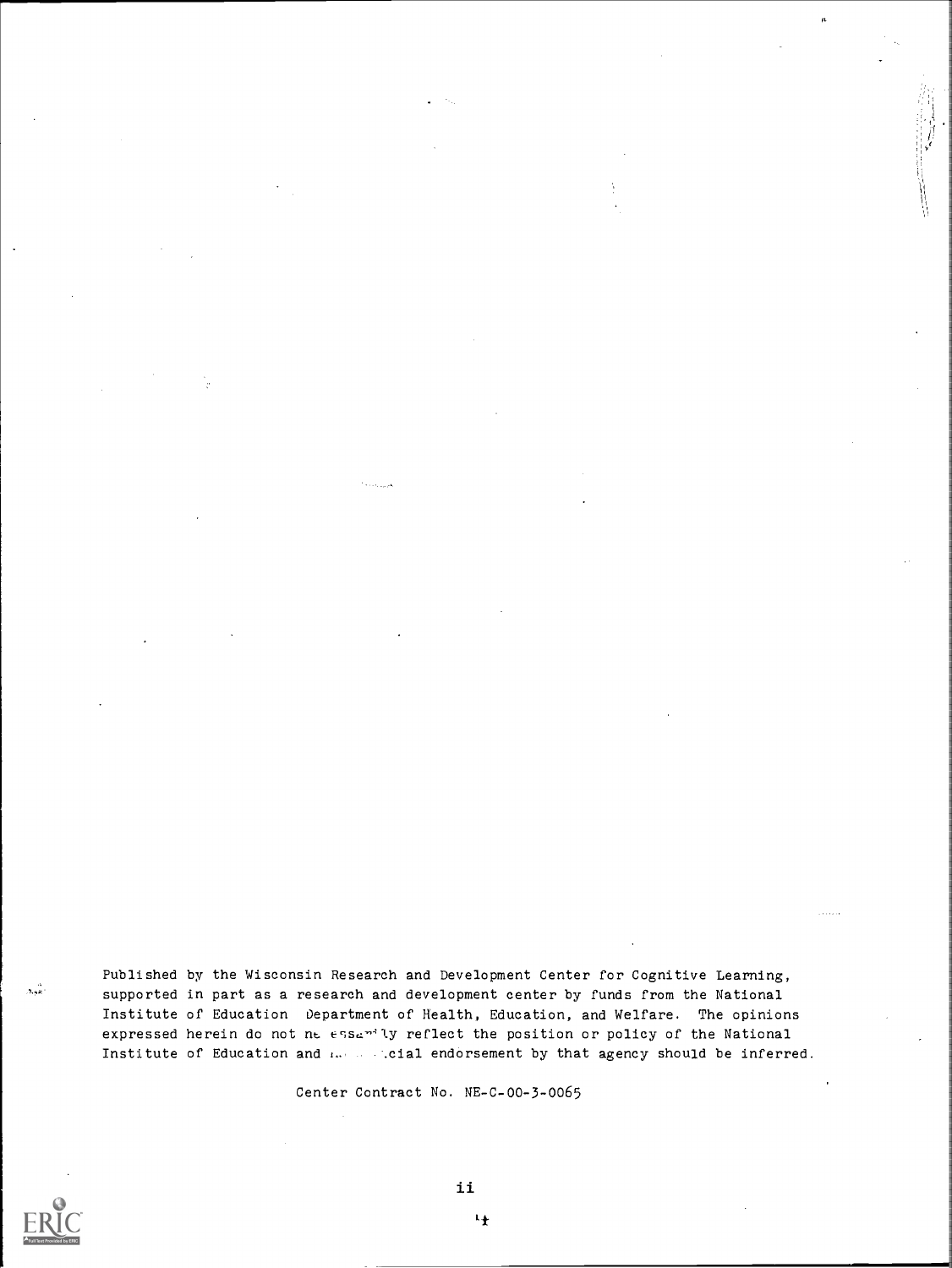#### WISCONSIN RESEARCH AND DEVELOPMENT CENTER FOR COGNITIVE LEARNING

#### MISSION

The mission of the Wisconsin Research and Development Center for Cognitive Learning is to help learners develop as rapidly and effectively as possible their potential as human beings and as contributing members of society. The R&D Center is striving to fulfill this goal by

- conducting research to discover more about how children learn
- developing improved instructional strategies, processes and materials for school administrators, teachers, and children, and
- offering assistance to educators and citizens which will help transfer the outcomes of research and development into practice

#### PROGRAM

The activities of the Wisconsin R&D Center are organized around one unifying theme, Individually Guided Education.

#### FUNDING

"-

The Wisconsin R&D Center is supported with funds from the National Institute of Education; the Bureau of Education...for the Handicapped, U.S. Office of Education; and the University of Wisconsin.

i<br>Bri



iii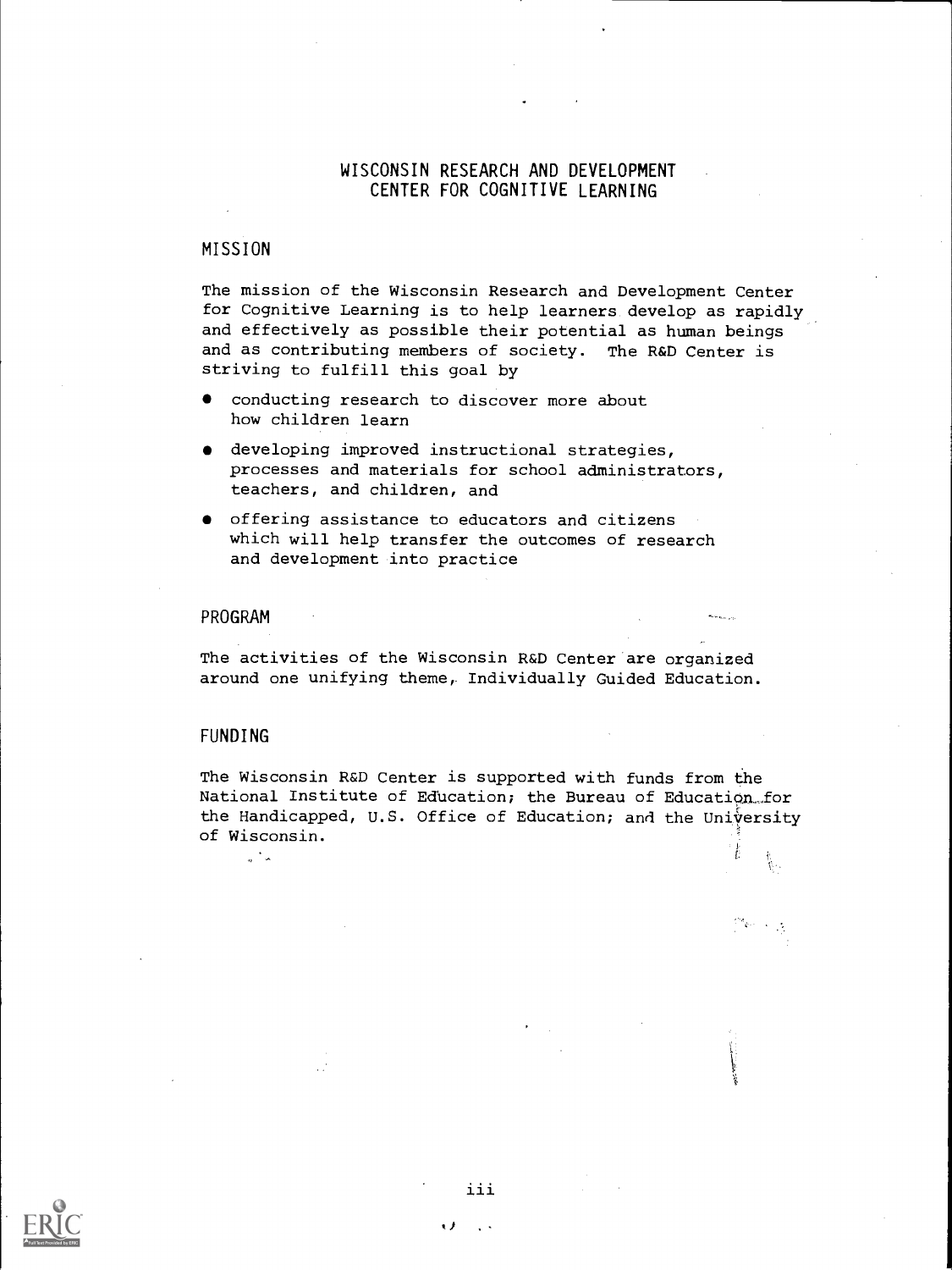## TABLE OF CONTENTS

Ź

|                 | Page                                                                                |
|-----------------|-------------------------------------------------------------------------------------|
|                 |                                                                                     |
| I.              |                                                                                     |
| II.             | Task analysis: Antecedents and current status 3                                     |
| <b>Contract</b> | Military training and systems development $\ldots$ 3<br>5                           |
|                 | III. Task analysis in programmed instructional research 13                          |
|                 | Specification of terminal learning objectives:                                      |
|                 |                                                                                     |
|                 | Behavioral and content analyses $\ldots$ 15                                         |
|                 | Instructional analysis $\ldots \ldots \ldots \ldots \ldots \ldots \ldots \ldots 21$ |
|                 |                                                                                     |

## LIST OF FIGURES

| Fiqure |                                                   | Page |
|--------|---------------------------------------------------|------|
|        | 1 Task analysis: Plan for effective instruction 0 |      |



vい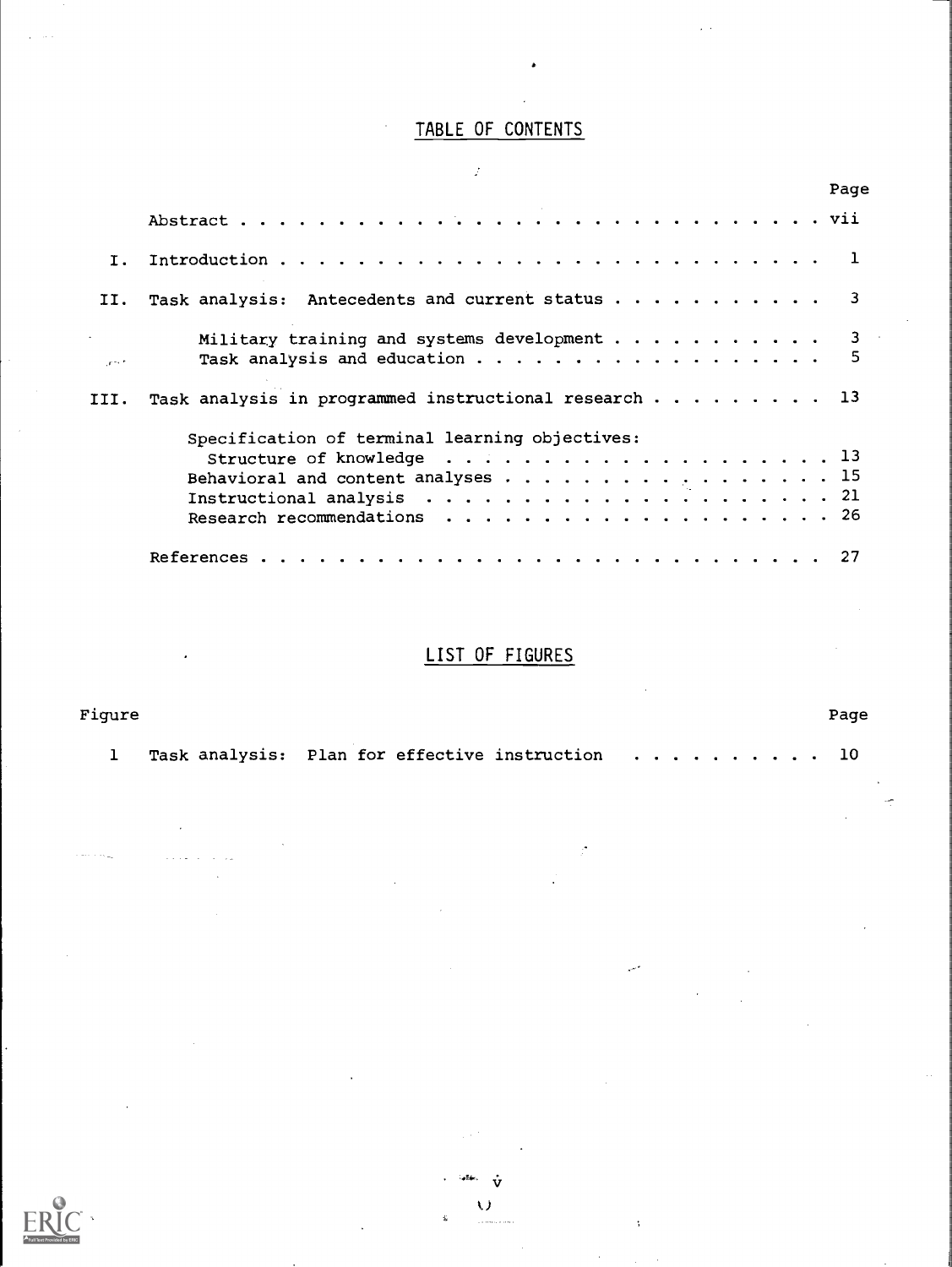#### ABSTRACT

A review of task analysis procedures beginning with the military training and systems development approach and covering the more recent work of Gagne, Klausmeier,'Merrill, Resnick, and others is presented along with a plan for effective instruction based on the review of task analysis

Literature dealing with the use of task analysis in programmed instruction designed to teach concepts and principles is summarized. Topics relating to instructional objectives and the organization of subject-matter knowledge, learning hierarchies, hierarchical dependency in cognitive development, and instructional analysis and sequencing are examined from a task analysis perspective. Research recommendations and critique are provided.

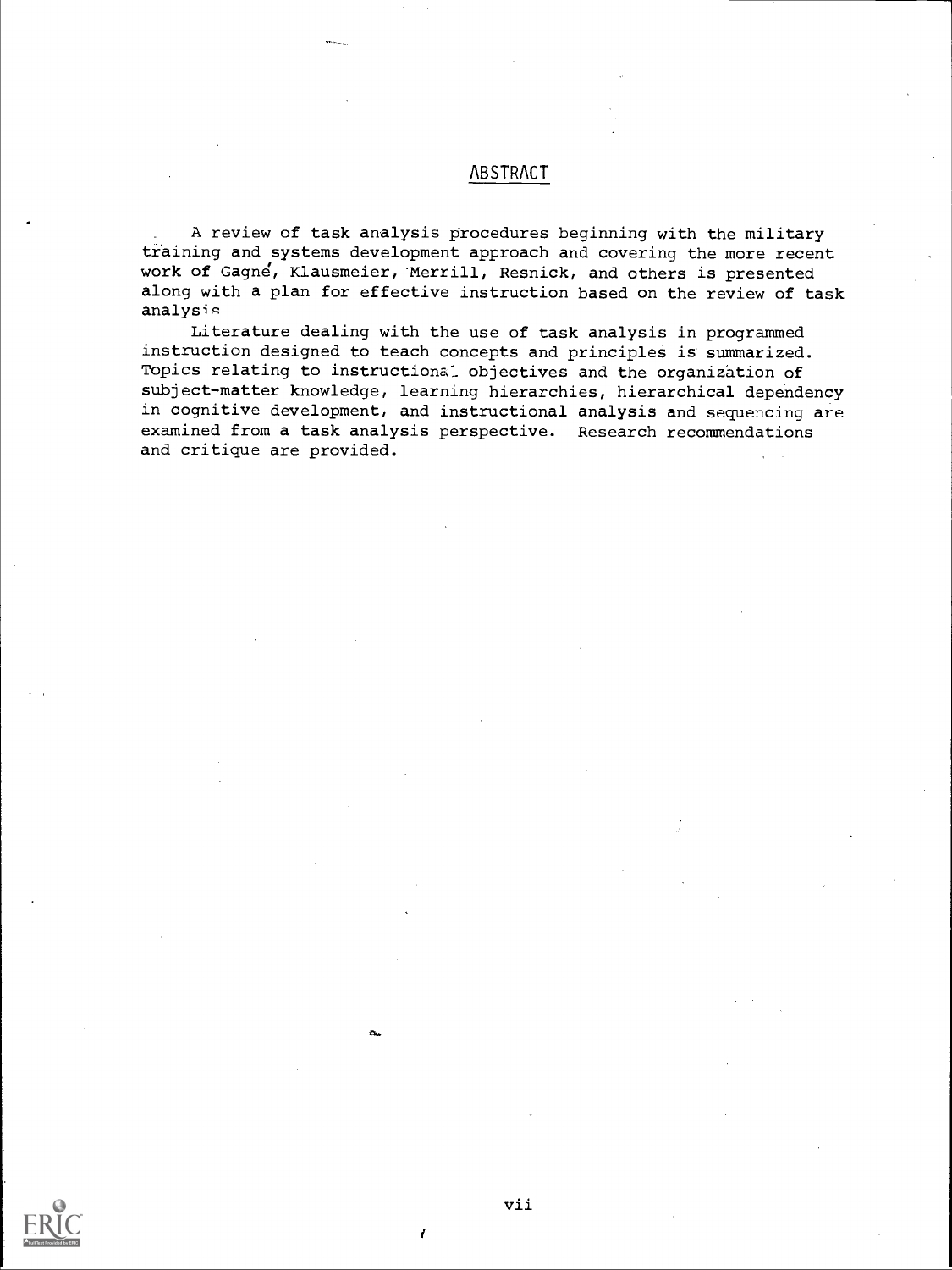#### INTRODUCTION

During the past six years, psychologists have increasingly become concerned with investigating the nature of the instructional process (e.g., Glaser & Resnick, 1972). With the advent of instructional psychology as an experimental discipline, the number of studies dealing with the design and validation of optimal learning sequences has dramatically increased.

Many prescriptive theories and models which characterize the process of instruction have been conceived. The following stages are typically present in theories of instructional design: (1) Identification of overall program goals. Decisions concerning the objectives of a curriculum are generally made at an administrative level within an educational system; (2) Specification of terminal learning objectives within a program. The characteristics of the target learning population generally guide the selection of objectives; (3) Analysis of learning objectives to determine prerequisite behaviors and knowledge needed to attain the objectives; (4) Construction of an instructional program based on the previous analysis of learning objectives; and (5) Assessment of learning outcomes.

The major focus of this paper will be on the third and fourth stages of the instructional process. Specifically, this paper examines the interaction of the analysis of learning tasks with the development of programmed instructional sequences designed to facilitate the attainment of learning outcomes. The following definition of an instructional program was used as a basis for the inclusion of theory and research related to the central topic of this paper:

We define an instructional program as a reproducible sequence of instructional events designed to produce a measureable and consistent effect on the behavior of each and every acceptable student [Markle, 1967, p. 104].

Although many of the studies reviewed here employ autoinstructional media in presenting instructional sequences, the effectiveness of computers and teaching machines as instructional variables will not be examined. These instructional devices are of secondary importance in determining outcomes of learning.

Task-analysis procedures have been used to examine a variety of instructional methods aimed at facilitating the design of optimal learning programs. Several review articles have recently appeared that examine the process of analyzing the properties of complex learning tasks (Glaser & Resnick, 1972), the sequencing of instruction from a hierarchical, taskanalysis learning perspective (Briggs, 1967; Gagne, 1970b), and the sequencing of mathematical program development (Heimer, 1969). However, few studies, if any, have centered on the analysis of instructionally oriented, schoolrelated learning tasks. For the most part, this review includes only those studies that employ subject-matter and behavioral analyses of learning tasks as a basis from which sets of related concepts and principles can be taught.



 $\blacksquare$ 

1

 $\cdot$   $\lambda$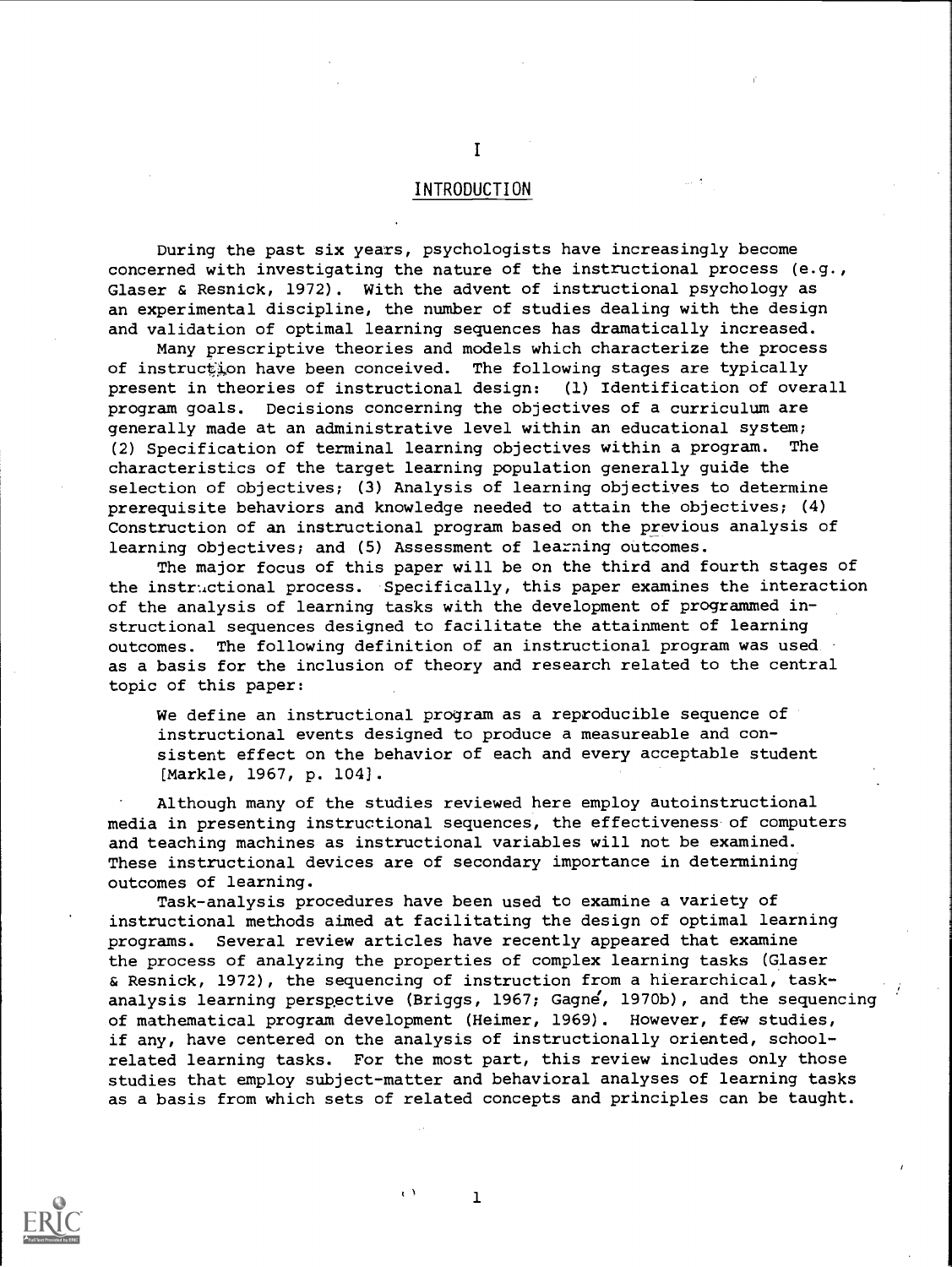#### TASK ANALYSIS: ANTECEDENTS AND CURRENT STATUS

II

The need to specify, operationally, the nature of behavioral objectives is widely recognized by psychologists concerned with the development of programmed instruction (e.g., Miller, 1962; Mager, 1962; Gagné, 1965; Mechner, 1967). Dale (1967) indicates that this aspect of instructional design can be traced back to the activity analyses and behavioral specifications elaborated by Bobbitt (1924), Charters and Waples (1929), and Tyler (1932). The different task-analysis procedures that are currently employed in educational research and in program development, however, have primarily been adapted from research on military job training. As a result, a review of conceptions of task analysis will begin with two representative approaches that arose in response to military training needs. Subsequently, strategies for conducting task analyses used in instructional program development in education will be considered.

#### MILITARY TRAINING AND SYSTEMS DEVELOPMENT

In military-training research, the process of systems design marked the coming of age for attempts to apply psychological principles to complex man-machine interactions (Gagné, 1962a). The advent of a theory of psychotechnology provided the human systems engineer with both a basis for systematically identifying the components of man-machine interactions and for specifying the human or internal conditions of the system. Training programs were developed that were efficient, unambiguous, internally consistent, and reliable (Gagne, 1965).

Miller (1953, 1954, 1962) has indicated that systems design provides a basis for the classification and selection of military personnel for certain jobs as well as for training and evaluation. Task analysis and task description are the two primary components of systems design. Task descriptions state the objectives, accomplishments, or outcomes of behavior. They are complete detailed descriptions (depending on the state of development of a program) of the task requirements of "all the interactions of man with machine and of man with the systems environment [Miller, 1962, p. 187]."

Miller provides the following example of a task description for a typist-keypunch operator: "Must be able to read messages in a variety of handwritings [1962, p. 203]." A more detailed task description of the task activity consists of identifying the following components of the target task (examples are provided by this author):

- a. an indicator on which the activity-relevant indication appears [message written on a piece of paper];
- b. the indication or cue which calls for a response ['punch out  $message'$ ];

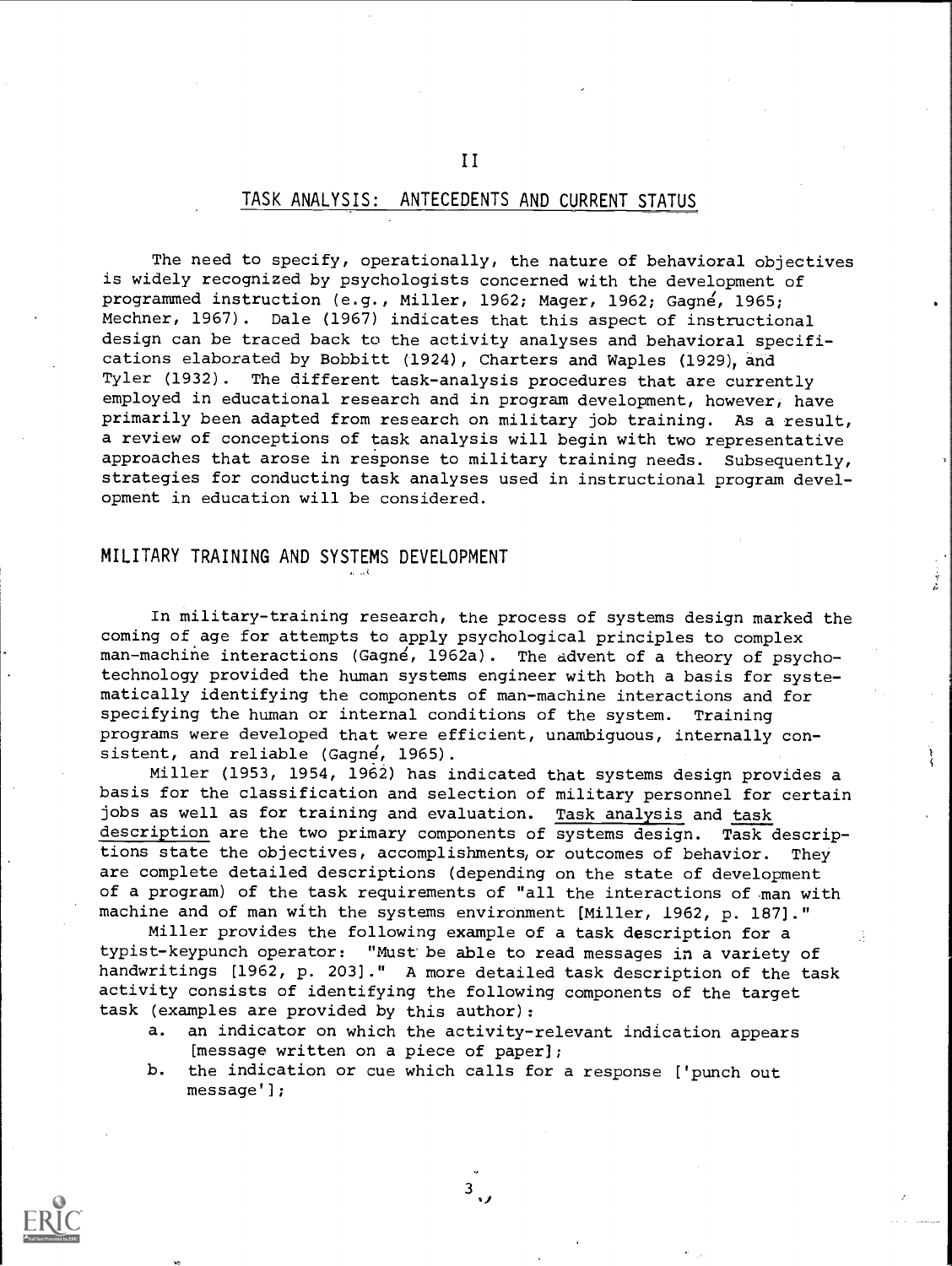- c. the control object to be activated [keypunch board];
- d. the activation or manipulation to be made [keypunching]; and
- e. the indication of response adequacy, or feedback [comments by supervisor] [1962, p. 201].

Task analysis is the systematic study of the behavioral requirements of tasks. A task analysis written by Miller for the task activity of a typist-keypunch operator reads:

The operator must be able to distinguish between those parts of a message in which she can fill in unrecognizable characters from context and those parts of the message in which she cannot depend on context but must go back to the source of the message for interpretation. Both the ability to interpret from message context and deciding when context is not to be trusted require judgment--that is, intelligence of at least average or above. Errors introduced into the system at this point will be difficult to correct in system operation, and can have catastrophic consequences if not detected and corrected [1962, p. 203].

Miller (1954) suggests that the human capabilities that are requisites for performing man-machine task activities can be classified into the following categories: (1) perceiving, (2) recalling procedures, (3) recalling nomenclature, (4) interpreting, (5) making logical inferences, and (6) performing manual operations.

The comprehensive specification and analysis of behavioral outcomes and the identification of fundamental, human learning capabilities serve as the foundation of current educational and instructional programming theory.

The "What, How, Why, and Skills Approach" conceived by Latterner (1964) and Harper, Bull, and Onofrei (1970) has been used extensively at military training and military research and development centers and includes both the task analysis and task description procedures developed by Miller. This approach results in the following determinations: (1) what a person does, (2) how he does it, (3) why he does it, and (4) the skills and knowledge needed to complete a task. Latterner indicates that as a function of this kind of analysis:

We can establish meaningful objectives; we can correctly delineate the threshold knowledge required in the student; we can accurately determine the behavioral changes we want to effect in the trainee; we can select proper subject matter for programming; we can determine correct sequencing for teaching; we can specify appropriate training or programming techniques, and we can establish real criteria for measurement [p. 168] .

From this orientation, task analysis is a complete study of a work process that serves as a basis from which a training program is built.

The following steps are taken once a training objective is selected for analysis. The'What phase involves the identification of physical and mental behaviors that are required to accomplish the final objective. Physical behaviors might include transporting, cutting, bending, grinding, putting together, making ready, and setting up. Mental behaviors might include planning, computing, judging, and directing (Harper.et al., 1970).

 $\mathbf{H}$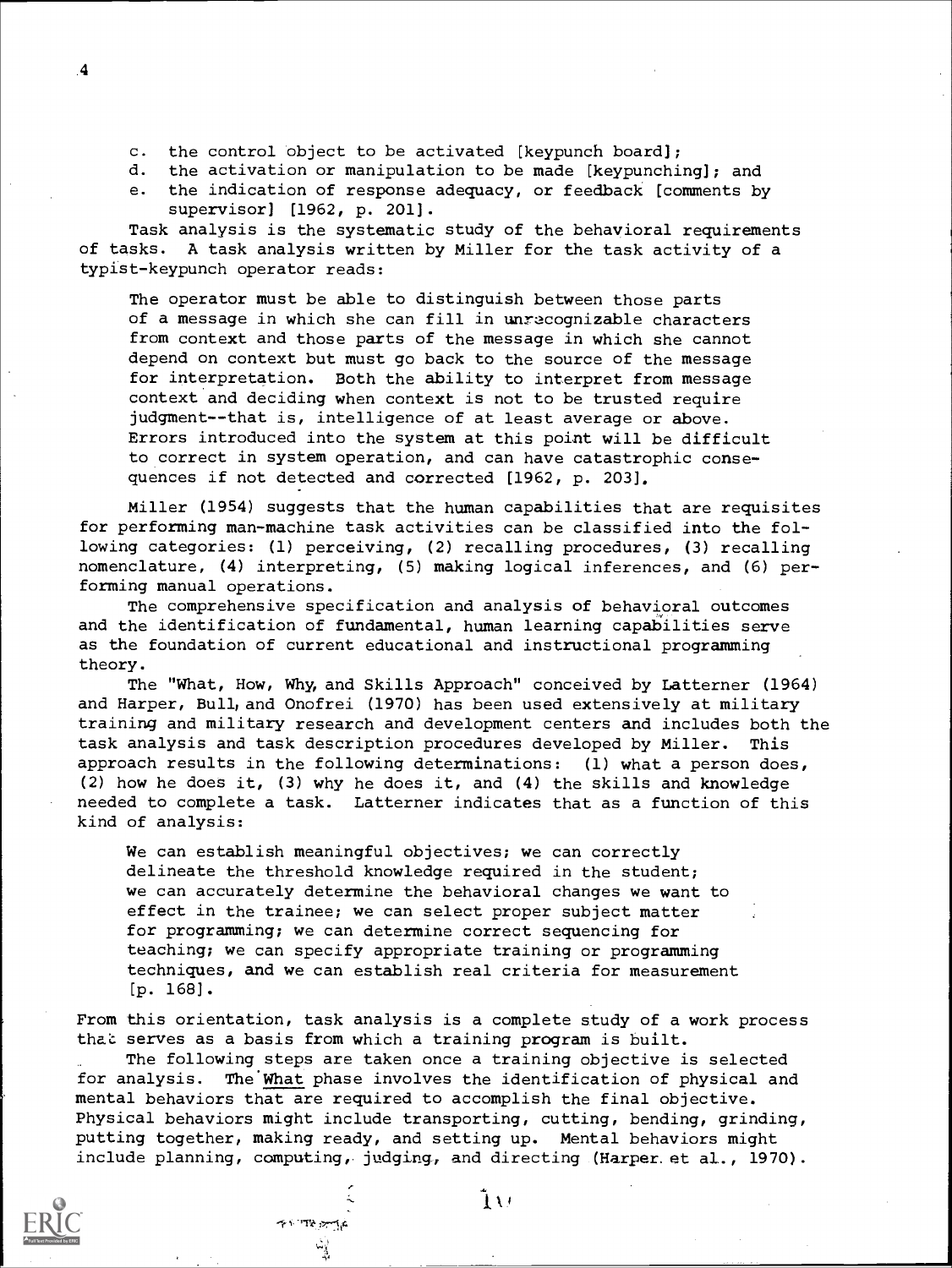These behaviors or subobjectives are then sequenced according to their difficulty and importance.

The manner in which the behaviors identified in the What phase are learned is accomplished in the How phase of the analysis. Such methods as using machines, tools, measuring instruments, calculators, formulas, and applying judgments or decisions could be included in this phase.

The Why phase provides a justification for the performance of each job. The reason behind each what and how behavior as well as an outline of the overall scope of the task to be completed is described in detail.

The Skill phase includes the identification of the prerequisite or threshold skills that are necessary to accomplish the what and how behaviors. Responsibility, dexterity, problem-solving ability, and endurance to complete a task are examples of skills that a trainee might need to bring to the instructional situation.

As conceived by military systems developers, then, task analysis is a process that identifies the characteristics of tasks in terms of specific attributes and specifies the nature of the prerequisite behaviors that underlie the learning of a task. While a considerable number of different approaches to a task and job analyses have been developed in the military industry (Folley, Farriman, & Jones, 1960; Gustafson, Honsberger, & Michelsen, 1960; Folley, 1964; Corrigan & Kaufman, 1965; U.S. Army Security Agency, 1967), all incorporate at least one of the previously described principles and techniques of task analysis and task development.

#### TASK ANALYSIS AND EDUCATION

Psychologists, having turned their attention away from conducting laboratory experiments to investigating the nature of the instructional process, have been forced to develop new ways of analyzing tasks and specifying the content of learning (Glaser & Resnick, 1972). This effort has resulted in the parallel development of methods for analyzing the characteristics of learning tasks and inclusive taxonomies that describe nominal categories of human learning. Taxonomies deal typically with internal or inferred processes of learning as well as conditions external to the learner that facilitate the attainment of different learning objectives (e.g., Gagne, 1970a; Klausmeier, Ghatala, & Frayer, 1974).

Numerous approaches to the problem of operationally describing a learning task have been conceived. In fact, in the field of instructional research and development, there is little consensus about what task analysis actually is (see Campbell & Schwenn, 1971). Generally, task analysis is a process that begins after the terminal objectives of an instructional program have been specified. The practical goal and use of task analysis is to facilitate the eventual learning, retention, and transfer of information and behavior. The following assumption, held by many instructional psychologists, underlies the use of task analysis:

The learning of various kinds of component repertoires requires different kinds of teaching procedures, and an important research task is to identify the learning process and instructional procedures associated with different component repertoires [Glaser, 1965, p. 774].

This section will review major educational-psychological viewpoints that describe ways to analyze the characteristics of subject-matter competence.



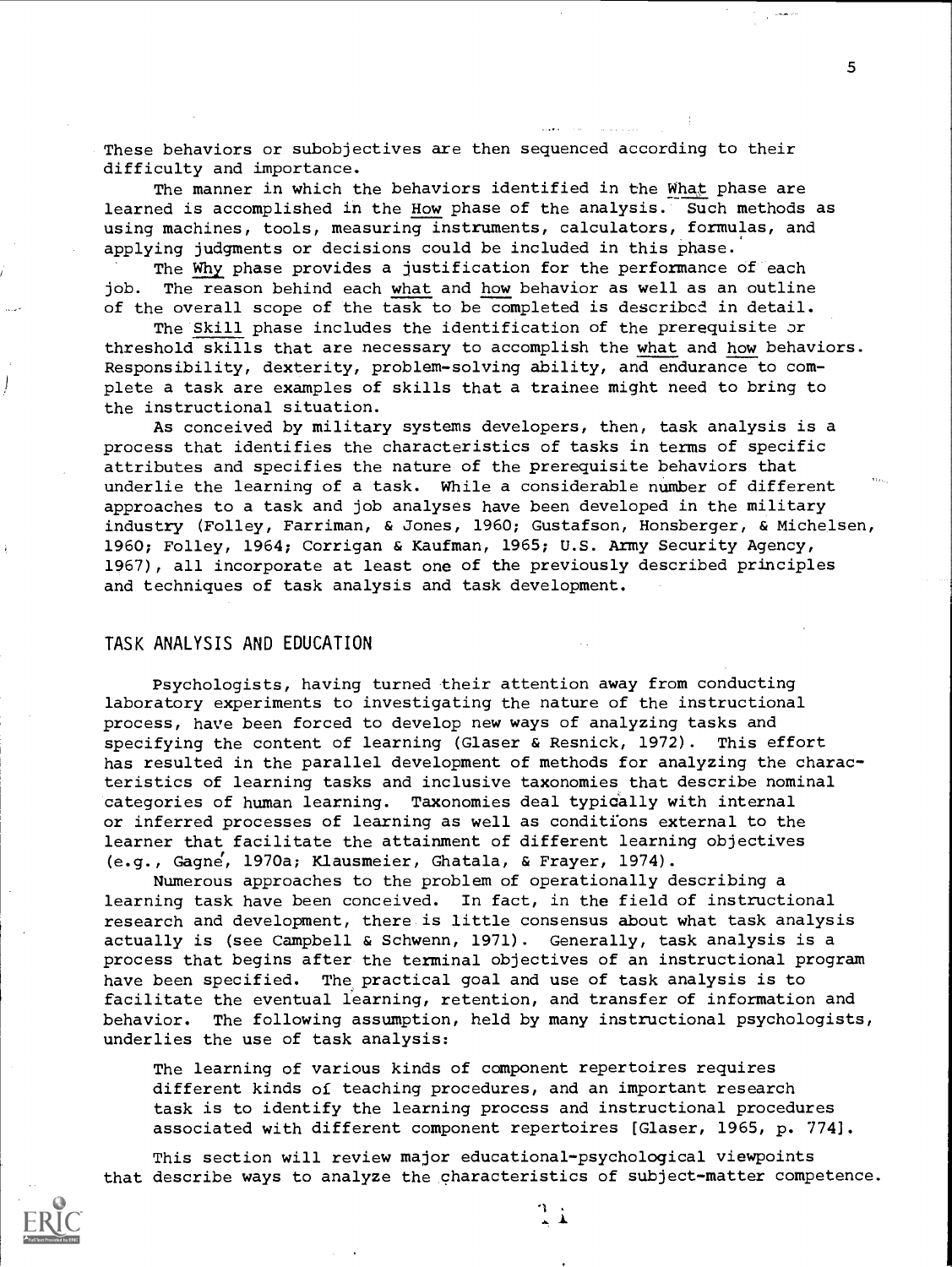The primary emphasis will be on describing the procedures. Somewhat less attention will be given to describing taxonomies of human behavior. While not all writers use the label "task analysis" in describing their procedures, it will be seen that each viewpoint has a great deal in common with the task-analysis procedures developed in the military.

The science of Mathetics, as originated by Gilbert (1962) and extended by Harless (1966), is defined as the "systematic application of reinforcement theory to the analysis and reconstruction of those complex behavior repertoires usually known as 'subject-matter,' 'knowledge,' and 'skill' [Gilbert, 1962, p. 8]." Mathetics is a systematic method for planning and organizing human learning. It has its focus on constructing a road map of instruction which a student should follow in order to master a subject and to organize learning conditions. This will ensure the student's following the designated roads.

The Mathetics process can be represented in four stages. Prescription involves the specification of behaviors or objectives that constitute mastery in some subject-matter domain. In the second stage, Development of the Domain Theory, the most essential elements of the subject matter are identi-<br>fied. The third stage, Characterization, involves analyzing the behavioral The third stage, Characterization, involves analyzing the behavioral characteristics of the essential elements of the subject domain. The essential elements, which are combined into "prescribed repertoires," can be characterized by one of three types of learning: chains, multiple discrimination, and generalizations. The final phase, Exercise Design, incorporates information derived from the Characterization stage into a lesson plan based on an "exercise model." In this model, the learner must attend to a learning stimulus, make a response to the stimulus while under the control of a discriminative stimulus, and be immediately rewarded for an appropriate response.

While the Mathetics method places substantial emphasis on producing effective stimulus-response learning sequences that can adequately be reinforced, an equally important component is the analysis of subjectmatter objectives into subordinate behavioral elements. The outcomes of this analysis play a determining role in the construction of programmed lessons.

An extremely popular taxonomy of educational objectives is contained in a volume edited by Bloom (1956). While no procedure for analyzing the second section learning tasks is associated with the Bloom taxonomy, six hierarchical categories of behavioral objectives are identified. The six categories  $\epsilon$ ie purported to represent the kinds of human cognitive performances required in different learning situations. The taxonomy has been used extensively to identify behavioral objectives that guide the development of instructional programs and to indicate what behaviors must be learned in order to achieve the objectives.

The six main classes of objectives deal with (1) the recall or recognition of knowledge (e.g., facts, methods, processes); (2) the intellectual skills of comprehension (e.g., translation, interpretation, extrapolation); (3) the application of principles and concepts in novel situations; (4) the analysis of important principles, facts, and hypotheses in a communication; (5) the syntheses of essential elements in a plan of action; and (6) the evaluation of value, accuracy, and consistency using certain criteria.

Gagne (1965) has indicated, however, that the objectives provide "inadequate information about...the important conditions under which behavior will be expected to occur [p. 40]." In addition, Gagne (1965) states that since "the subordinate classes described are distinct from each other only

ت :

6

恕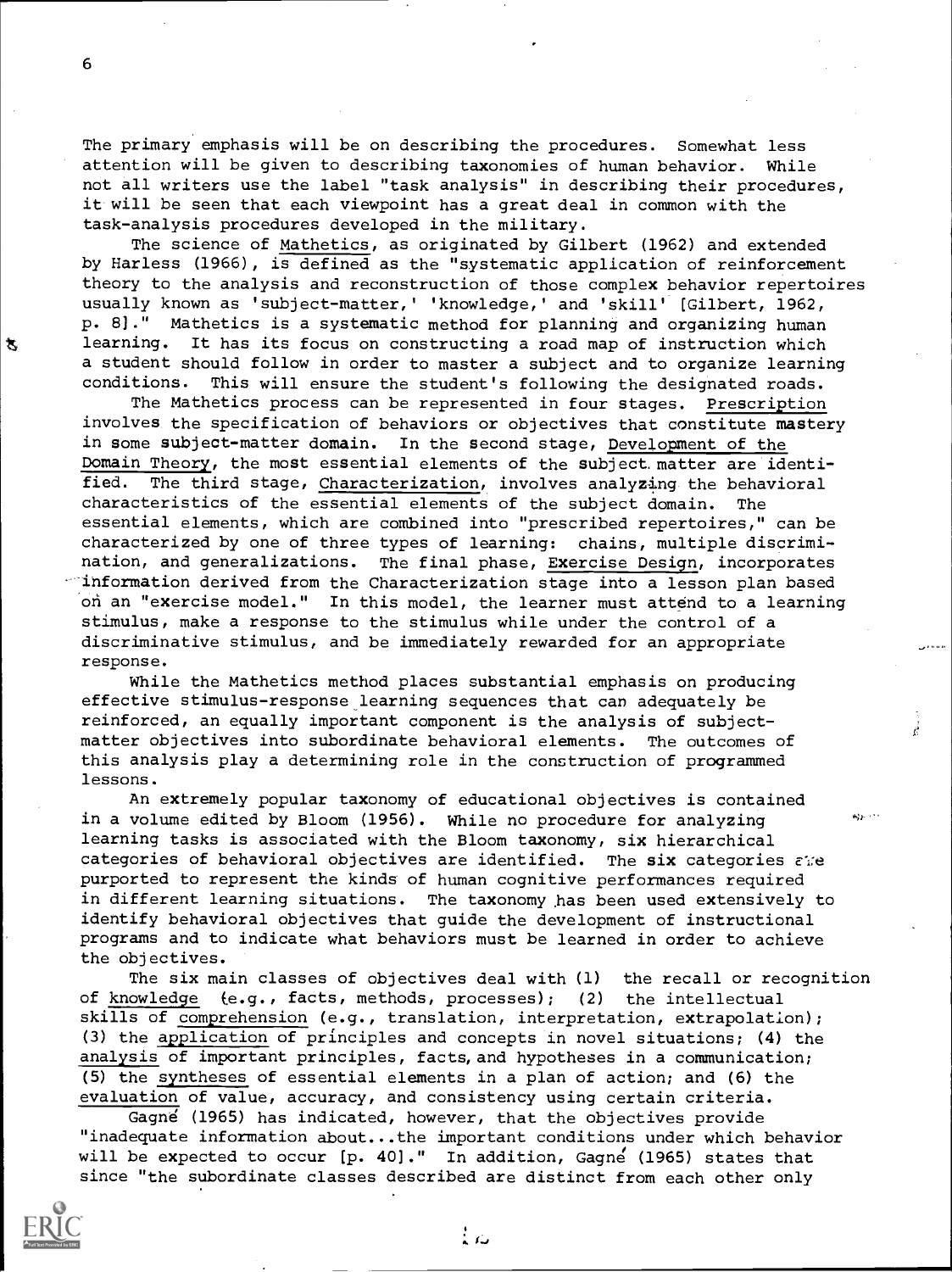in terms of their specific content rather than in terms of formal characteristics which affect their learning conditions [p. 40]," they cannot be used to derive distinct classes of behavior for which appropriate learning strategies can be specified.

Gagné (1962b) has proposed a method of task analysis that has become a prototype in the field of instructional research and development. Gagne's method derives largely from the work of R. B. Miller. According to Gagne, learning tasks can be broken down into subordinate knowledge (also referred to as capabilities, learning sets, skills, and behaviors) by asking, "What kind of capability would.an individual have to possess if he were able to perform the task successfully, were we to give him only instructions [1962b, p. 356]?" This question, which is asked of each newly identified capability,<br>eventually vields a hierarchy of skills related to the final task. It is eventually yields a hierarchy of skills related to the final task. predicted that the learning of a lower-level capability will produce positive transfer to the next, higher-level capability. Gagné and his associates have shown that in many cases the lower-level capability must be learned before a higher-level capability can be mastered. As will be shown in the discussion of learning hierarchies, Gagné's method provides a way to characterize the underlying structure of subject-matter domains and to decide the manner in which to sequence learning.

Gagne (1968a, 1970a) has generated a cumulative model of learning. A basic assumption of this model is that intellectual development is a function of the progressive learning of ordered sets of capabilities which build upon each other in a hierarchical fashion. Gagné specifies eight hierarchically .related capabilities or types of learning that are "distinguishable from each other in terms of the conditions required to bring them about [1970a, p. 33]." The following is an ordering of Gagne's categories of learning: (1) signal learning, (2) stimulus-response learning, (3) chaining, (4) verbal associations, (5) discrimination learning, (6) concept learning, (7) rule learning, and (8) problem solving. These general categories of learning are hypothesized to account for the variety of human behavior observed in an educational setting.

Gagne (1968b) has suggested that the hierarchy can be modified by replacing the category "concept learning" with "classifying" and the category "rule learning" with "rule following." The rationale behind this change is that each type of learning is an intellectual skill rather than knowledge that can be verbalized (concepts, rules). Gagne's method of task analysis centers on what a learner must be able to do in order to achieve a terminal behavioral objective rather than on what the learner can verbally specify or produce.

Resnick (1967) indicates that following the identification of terminal learning objectives, a sequence of subobjectives must be Eormulated to promote successful attainment of the objectives. This sequence is determined by "identifying prerequisite skills and concepts for each objective; that is, skills and concepts which the child must already command before he can successfully learn the new objective [p. 7]."

The technique of component analysis enables the program developer to identify underlying prerequisite skills and concepts of learning objectives.

Component analysis begins with any desired instructional objective, behaviorally stated, and asks, in effect, 'To perform this behavior, what prerequisite or component behaviors must the child be able to perform?' Several new behaviors are identified in this way. For



ិ្ត

 $\mathcal{T}$  and  $\mathcal{T}$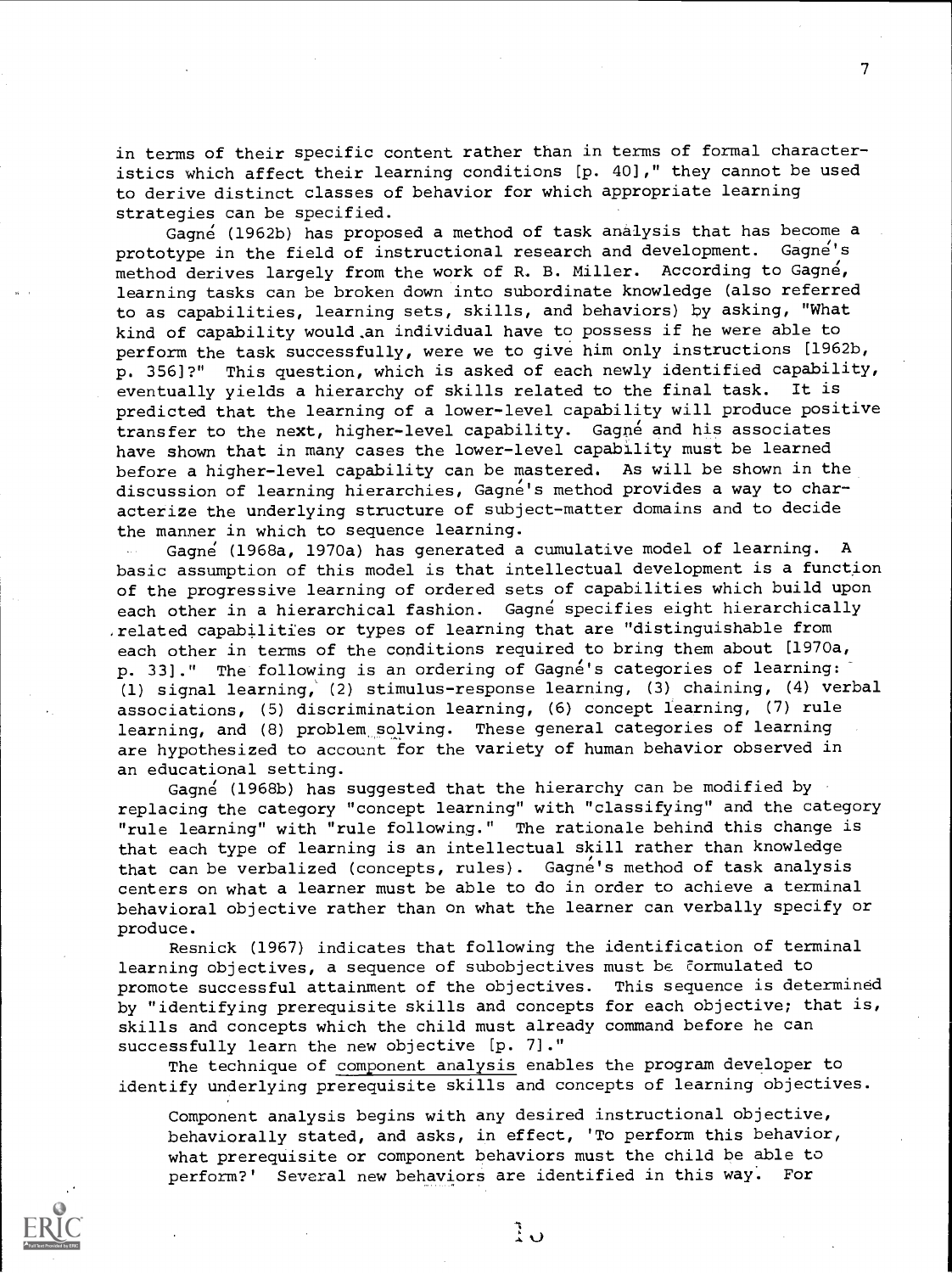each behavior so identified, the same question is asked, thus generating a hierarchy of objectives based on behavioral prerequisites [Resnick, 1967, p. 7].

Resnick specifies the following three classes of skills that are proposed to represent the range of learned behavior of a child entering primary school: (1) orienting and attending skills, (2) perceptual and motor skills, and (3) conceptual and linguistic skills. Subskills within each of the three classes become terminal objectives. Each objective is analyzed in a backward fashion that yields lower-level subskills. When learned, these lower level subskills facilitate the attainment of the terminal objective. When the investigator identifies a subordinate set of skills, which can be assumed to have previously been learned by the target population, the component analysis is completed. This backward analytic approach provides a basis for the identification of an ordered set of skills for inclusion in an instructional unit as well as for the specification of skills that a learner needs in order to begin a curriculum sequence.

The writings of Klausmeier contain a systematic procedure for the development of instructional programs designed to teach concepts (Klausmeier, Ghatala,& Frayer, 1974; Klausmeier & Goodwin, in press). The procedure consists of the following steps:  $(1)$  analysis of the concept-to-be-taught; (2) specification of the level at which the concept is to be attained and of the cognitive operations that underlie the learning of the concept at a particular level;, and (3) identification of instructional strategies that facilitate the attainment of the concept at some level of attainment.

Relevant information identified as a result of a concept analysis includes: (1) a definition of the concept; (2) its defining and irrevelant attributes; (3) examples and nonexamples of the concept that can be used in instruction and assessment; (4) the taxonomy in which the concept is a part; (5) principles in which the concept is used; and (6) problem-solving situations that require the concept-to-be-used in arriving at a solution (Klausmeier et al., 1974).

The Conceptual Learning and Development (CLD) Model developed by Klausmeier et al. (1974) can be utilized to identify operations that are prerequisite for the learning of a concept at a specifiable level of mastery. This model outlines the cognitive operations involved in the learning of concepts at four successively higher levels. Each of the levels (concrete, identity, classificatory, and formal) require progressively more complex cognitive operations. The level at which a concept should be taught can be suggested through an assessment of the entering competencies and knowledge of the target population.

Strategies for teaching concepts at each of the four levels have been, or are being, developed by Klausmeier and his associates. These strategies can be applied to the learning of concepts in many different subject-matter areas.

Merrill (1973) indicates five assumptions that can simplify procedures and that have been used for analyzing learning tasks:  $(1)$  content and instructional strategies are independent; (2) most educational courses involve two types of content--concepts and operations; (3) concepts and operations can be represented at two levels of abstraction--generalities and instances; (4) most higher level educational courses involve only four levels of behavior-discriminated recall, classification, rule using, and rule finding; and (5) instructional strategies should be directed toward rule using or rule finding (pp. 109-110).

8



ह<br>∫मक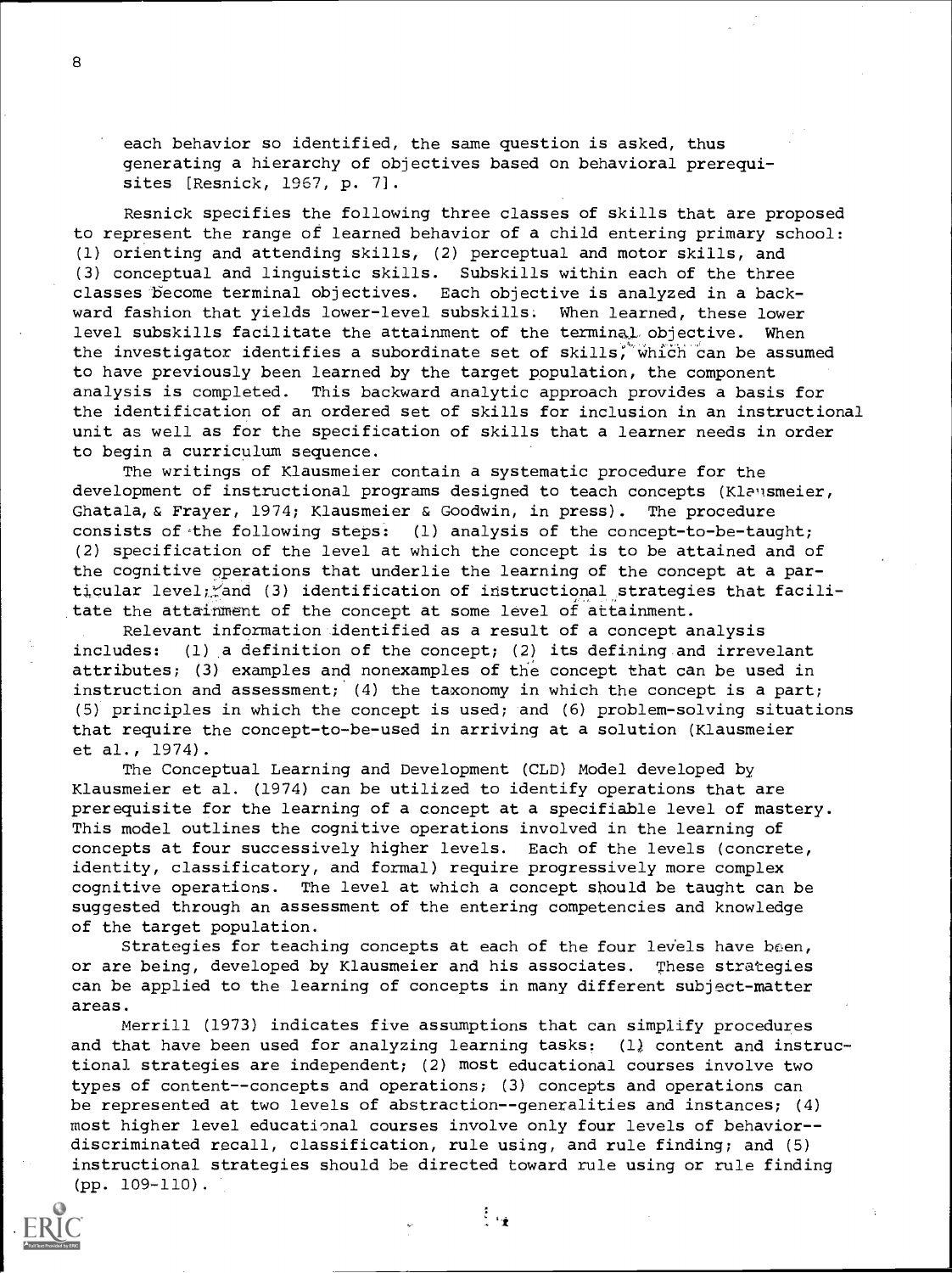In deciding how to teach an instructional objective, Merrill (1973) indicates, a content specialist with the assistance of an instructional psychologist should perform two separate analyses. First, a content analysis of a learning objective is conducted in order to determine the structure of the content. Most subject-matter content, contends Merrill, consists of a "network of concepts related by a set of operations [p. 119]." Content analysis involves identifying the concepts that compose an instructional unit as well as identifying relationships between the concepts. Second, an instructional analysis is performed to "(a) identify needs and goals as related to the course under consideration, (b) specify a mastery model (description of what the course is preparing the student to do), (c) specify rule using and rule finding situations, and (d) select and sequence the required concepts and operations from the content network [p. 1161."

9

There appear to be two problems associated with these various taskanalysis procedures. The first problem is that the taxonomies of behavior and learning categories, which supposedly provide an organizing framework for analyzing learning tasks, have uncertain heuristic value for the individual concerned with developing instructional programs. That is, when one analyzes a learning objective into subordinate capabilities and prerequisite information, the characteristics of the objective and not an abstract behavioral category determine which subordinate behaviors a learner needs to learn in order to achieve the objective. For example, learning to tie one's shoe can be broken down into a series of sequentially related skills. These skills could be classified in an ad hoc fashion into any one of the taxonomies previously reviewed. Yet, the identity of each skill and the instruction that is nee-led to effectively teach each skill is, to a great extent, dependent on the nature of shoe-tying behavior.

The second problem concerns the somewhat narrow perspective of task analysis theory and methodology. A primary assumption of this perspective is that learning is an univariate process. Campbell and Schwenn (1971) have argued that learning is a multivariate process and that task-analysis procedures should include analysis of the learning task and the cognitive process that affect the learning process, as well as an investigation of those personality variables of the learner that may interact with the type of task or the mode of acquisition.

In educational research, a variety of methods have been developed to (1) analyze the nature of the content of subject-matter domains; (2) characterize the internal conditions or general behaviors required in learning a variety of tasks; and (3) specify strategies and procedures that will facilitate the acquisition of learning objectives. A plan for effective instruction using task-analysis procedures is presented in Figure 1.

The first step in developing an instructional program is the identification of terminal learning objectives. This activity, which precedes the conducting of a task analysis, requires a thorough knowledge of the subjectmatter domain in which the terminal objective is embedded.

The actual task analysis begins after a terminal behavioral objective has been identified. As conceived of in this analysis, five distinct components (see Figure 1) compose a task-analysis procedure.

A content analysis determines the kinds of concepts, principles, and factual information that a student would need to learn in order to attain the terminal objective... A behavioral analysis identifies those skills and behaviors that a student must learn before the terminal objective is attained. These first two analyses provide a basis for evaluating the appropriateness of the terminal objective for a particular student or group of students.



 $\frac{1}{2}$  and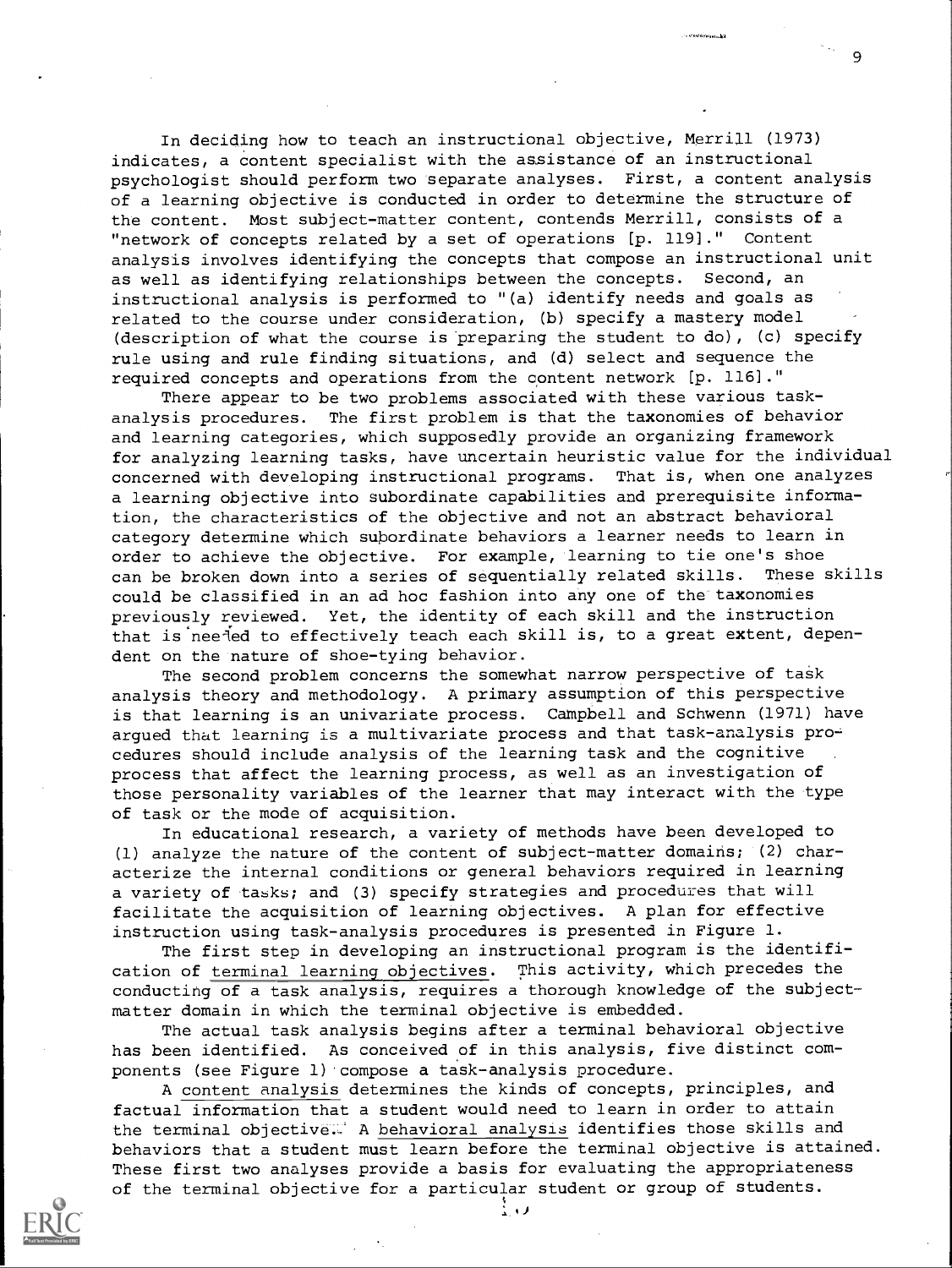

 $\frac{1}{2}$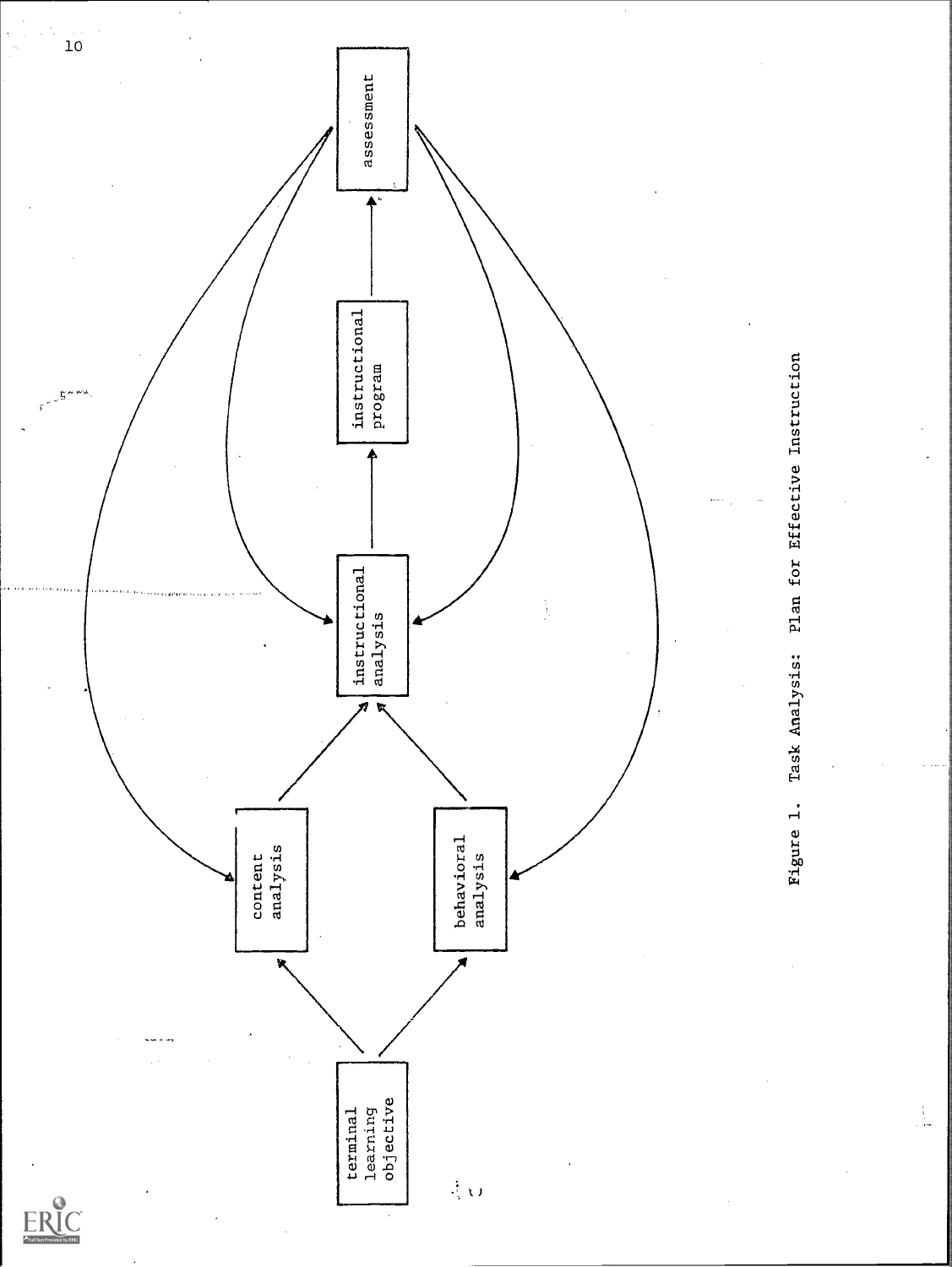Given certain content and behavioral subobjectives, an instructional analysis indicates relevant instructional procedures. This analysis integrates the two previous analyses and provides a basis for the optimal sequencing of instruction. The arrows from the content analysis and behavioral-analysis boxes indicate that each analysis may have different instructional implications. In determining instructional outcomes, it has generally been found' that the sequence in which content information is presented is not of critical importance, whereas the sequence of instruction directed toward the teaching of skills has been found to be a highly important variable (Glaser & Resnick, 1972).

After the instructional analysis is completed, an instructional program is developed based on the three previous analyses. The program is administered to a target population and an assessment of learning outcomes is conducted. If the program does not produce the intended effect, an examination of performance on the assessment exercise may suggest where errors have been made in any of the three primary analyses.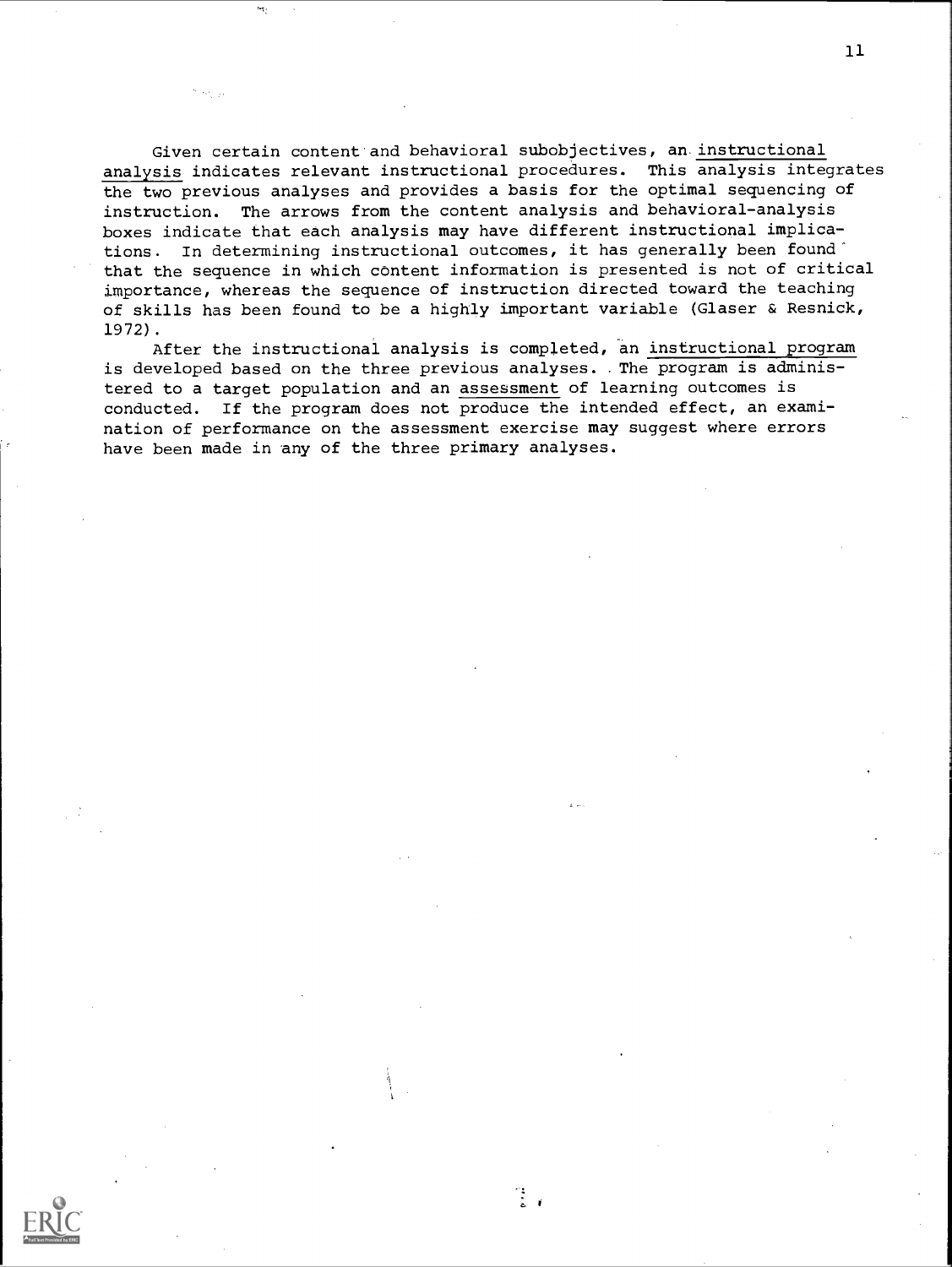#### TASK ANALYSIS IN PROGRAMMED INSTRUCTIONAL RESEARCH

III

As has been demonstrated, task analysis provides information concerning the content and behavioral requirements of learning tasks and identifies the instructional procedures that facilitate the learning process. Primarily, the following review will focus on the ways in which task analysis has been used to develop programmed instructional sequences that are designed to promote the learning of concepts and principles. Each of the three analysis components of the task analysis procedure (see Figure 1) have been used in the development of instructional programs.

The.relationship of task analysis to the learning of concepts and principles will be examined from a "behavioral" perspective and from a "content" perspective. The review of concept learning will include studies that conceive of concepts as "ordered information about the properties of one or more things--objects, events, processes--that enables any thing or 'class of things to be differentiated from, and related to, other things or classes of things [Klausmeier, Ghatala,& Frayer, 1974]." In addition, studies are examined that deal with the learning of behaviors or operations that enable the individual to acquire concepts. The cognitive processes and intellectual skills that underlie the learning of relationships between two or more concepts such as principles will be discussed. As will become apparent, most studies have dealt with the learning and application of complex rules and principles.

In the first section of this review, the relationship of the structure of subject-matter knowledge with the selection of terminal learning objectives is discussed. In the second section, the nature of learning hierarchies is examined. Learning hierarchies have been used as a basis from which instructional programs.designed to teach a variety of conceptual behaviors are constructed. The final section of this review deals with the implications of learning hierarchies that effect the sequencing of instruction.

#### SPECIFICATION OF TERMINAL LEARNING OBJECTIVES: STRUCTURE OF KNOWLEDGE

While in various disciplines such as linguistics, logic, and mathematics, the formal study of the organization of knowledge can aid in the identification of instructional objectives at an advanced level of schooling (Glaser, 1966), increasing numbers of instructional psychologists have recognized that subject-matter structures should be reformulated for students beginning to learn about the nature of a discipline (Glaser & Resnick, 1972). Instructional objectives should reflect the needs and abilities of specific target populations. In particular, developmental, learning experience, and socioemotional variables should dictate the level at which organized information is presented.



13

 $\frac{1}{2}$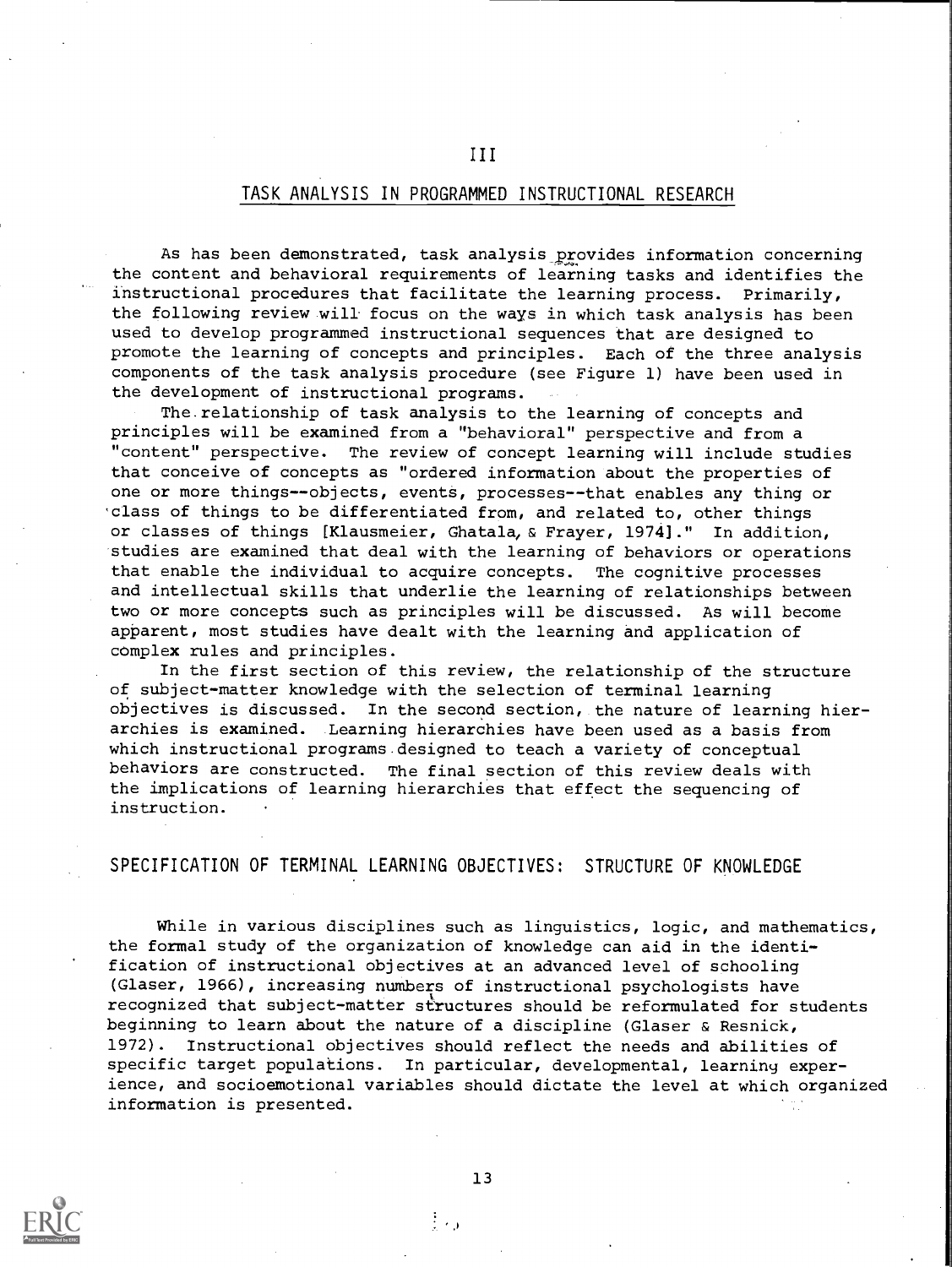Bruner (1964, 1966) is, perhaps, the most well-known proponent of the position that any body of knowledge should be presented in a form that takes into account the characteristics of the learner. In the following paragraph Bruner communicates his views concerning educational objectives:

A theory of instruction must specify the ways in which a body of knowledge should be structured so that it can be most readily grasped by the learner.  $\bar{z}$ 'Optimal structure' refers to a set of propositions from which a larger body of knowledge can be generated, and it is characteristic that the formulation of such structure depends upon the state of advance of a particular field of knowledge....Structure must always be related to the status and gifts of the learner. Viewed in this way, the optimal structure of a body of knowledge is not absolute but relative [1966, p. 4, emphasis added].

小

In examining the relationship of instructional sequencing to the structure of knowledge, Briggs (1967) suggests the following guidelines when selecting instructional objectives:

1. The manner in which existing knowledge in a subject-matter area or 'discipline' was first discovered or acquired need not necessarily have a bearing on the present issue of 'structure of a course.'

2. How total knowledge is divided up into disciplines is essentially irrelevant to how elements of total knowledge should be taught.

3. How the knowledge in a discipline is organized as an outline of the field may be extremely different from the structure of knowledge for learning purposes.

4. For learning purposes, then, 'structure' means none of the above things. It means the description of the dependent and independent relationships among component competencies, arranged so as to imply when sequencing can be random or optional and when sequencing must be carefully planned, on the basis that transfer will be optimal in order to build from simple skills to more complex ones [pp. 7-8].

In this review, the meaning of the term "structure" is used as it applies in Briggs's fourth guideline.

Although "unstructured" and "hierarchical" are the most common kinds of course structures, Briggs (1967) has delineated five basic types of course structures that may have direct implications for the design of programmed instructional sequences:

1. In a flat structure the actual sequence of instruction is unimportant.

2. In a vertical structure there is only one optimal sequence for teaching an object.

3. In a hierarchical structure, represented by a pyramid arrangement of learning objectives, the prerequisite or simpler levels should be taught before the next higher or more complex level.

4. In a mixed structure, such as a course with several learning objectives making up a larger instructional program, the parts can be taught in random order, even though hierarchies may exist in other parts of the program.



 $\mathbb{F}_{\mathbf{u}}$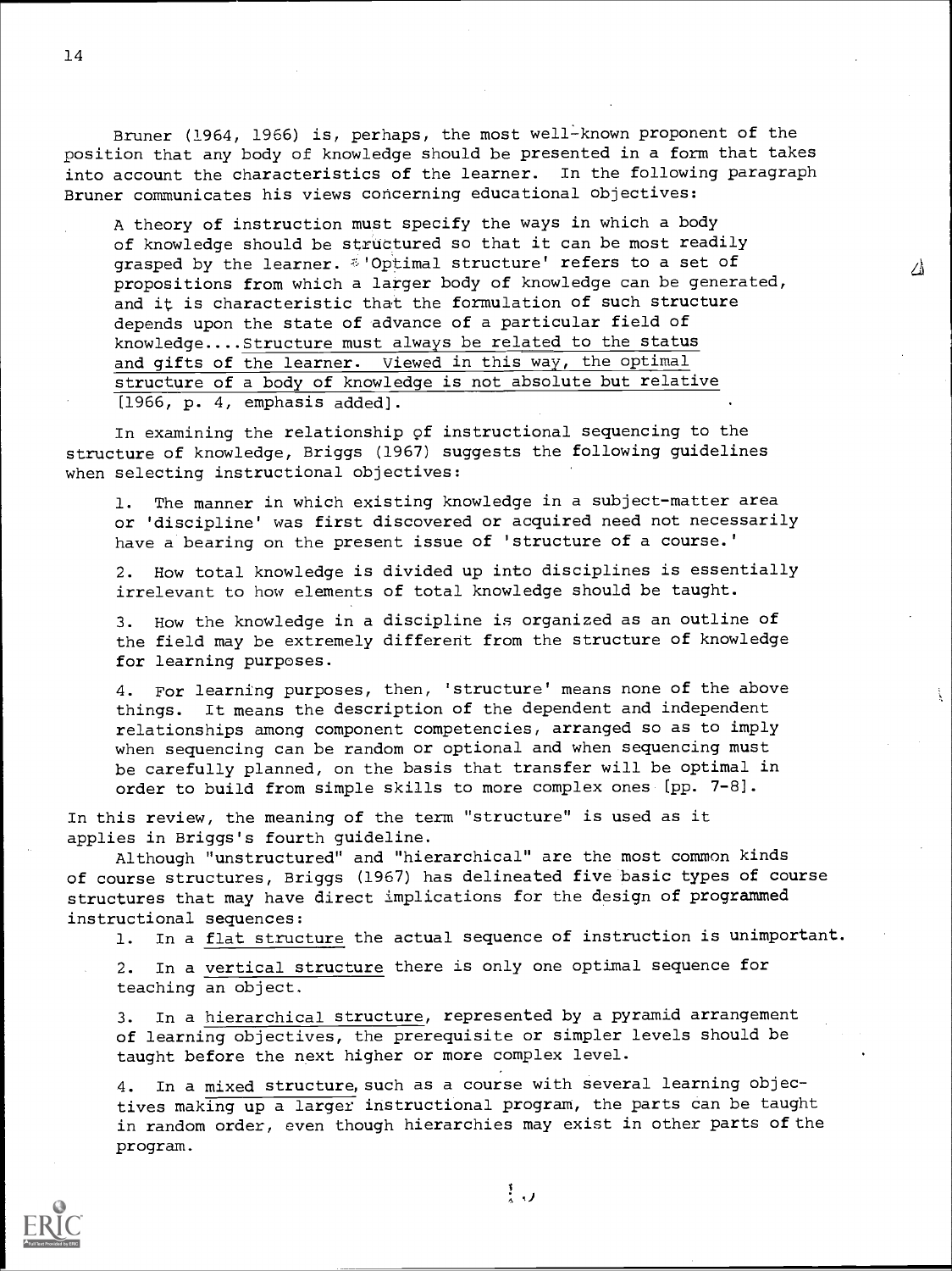5. In the special case of a flat structure requiring spiral sequencing of instruction each set of discrete learning objectives has to be analyzed into several components before being used to solve complex problems [Briggs, 1967, pp. 8-10].

While an analysis of a discipline's structure reveals important information that could provide a basis for identifying and analyzing the objectives of the discipline (Heimer, 1969), such an analysis per se would probably not result in the development of effective instructional programming. Content and behavioral analyses must precede program development. The following discussion deals with the role of content and behavioral analyses in understanding learning hierarchies.

#### BEHAVIORAL AND CONTENT ANALYSES

Task analysis procedures have been used to identify hierarchies of skills that provide a basis for instruction in different subject-matter areas. A complete description of skills that are requisite for the attainment of a learning objective is called a learning hierarchy.

Although different investigators have seen learning hierarchies in different ways, they are generally defined in terms of asymmetrical transfer relationships between two or more tasks (Resnick, 1972). As indicated earlier, task analysis involves breaking a higher-level task into subordinate tasks. Resnick (1972) indicates that two tasks identified in this manner are considered to be hierarchically related if "(a) one task is easier to learn than the other, and (b) learning the simple task first produces positive transfer in learning the more complex task [p. 1]." For example, learning to recognize letters is easier than learning to read a word. An individual will more readily learn to read if he or she is competent in recognizing letters than if he or she is not.

The majority of the following studies can be classified as exploratory in that they used task-analysis procedures and their primary purpose was to establish the existence of hierarchically structured tasks (learning hierarchies). These are studies in which the experimenter determined a sequence of instruction or assessment in accordance with a hypothesized hierarchical ordering of subordinate learning objectives. Most of the studies reviewed here deal with the acquisition of mathematics and science knowledge since the underlying structures of these domains have been shown to be amenable to task or hierarchical analysis.

The existence of learning hierarchies in mathematics has been verified by a number of investigators. Gagne (1962b) employed a task analysis to identify an inferred hierarchy of nine operations and rules (referred to as learning sets) underlying the task of "finding formulas for the sum of n terms in a number series." He administered a self-instructional program containing test items over each learning set to ninth-grade boys. As predicted, no subject performed successfully on any learning set without having first mastered a lower level. After receiving instruction on those learning sets initially failed, each subject was retested, yielding competencies before and after program administration. Although the self-instructional effect of repeated testing was not controlled, a comparison of the "before" and "after" scores strongly supported the concept of knowledge hierarchies.

ا ا ت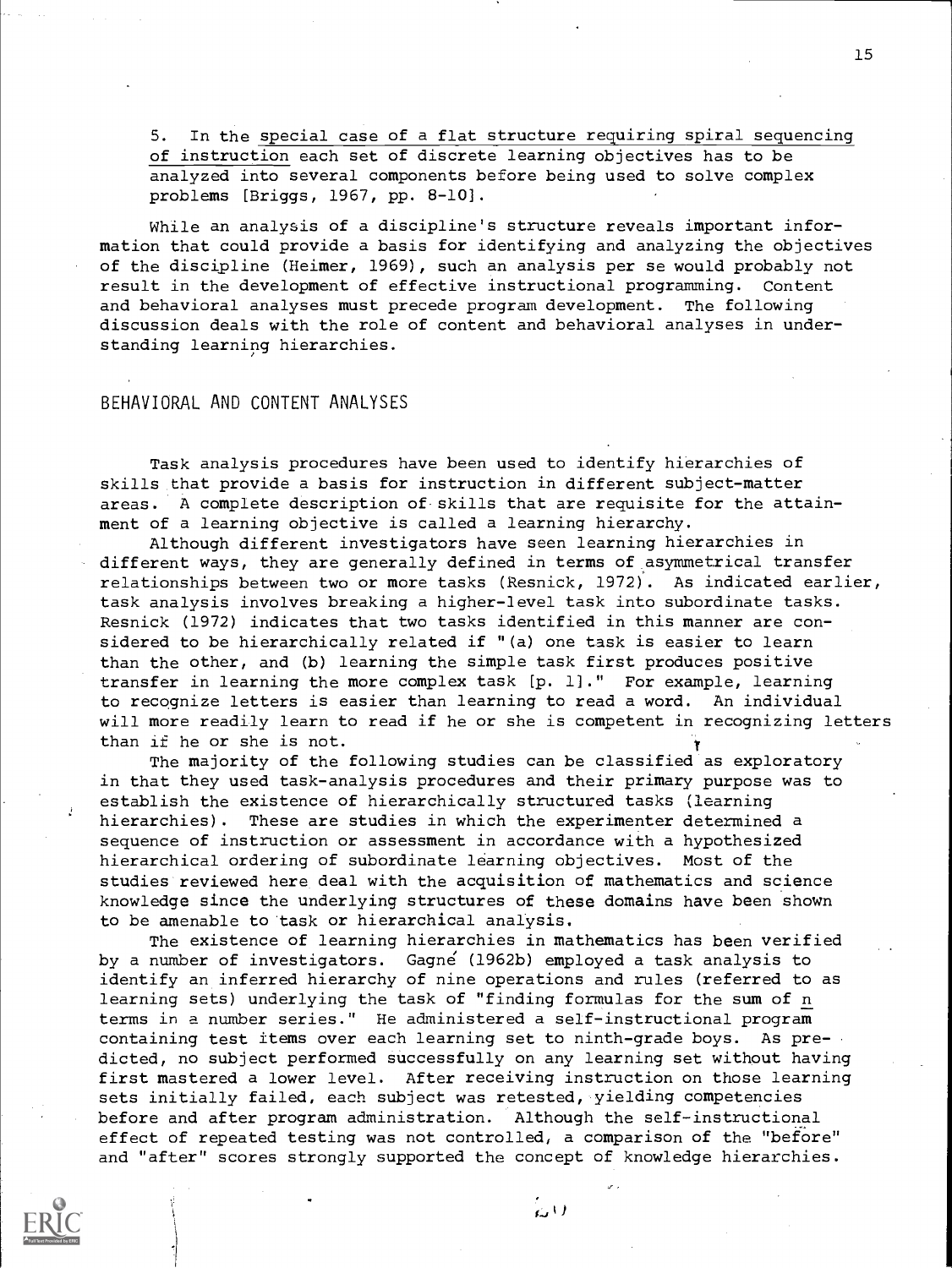Employing a program developed to teach the task of solving linear algebraic equations, Gagné and Paradise (1961) examined the role of the following three factors in determining the efficiency of learning: (1) the number and kinds of learning sets the learner brings to the situation; (2) basic learning abilities relevant to the terminal objective (integration, symbol recognition); and (3) irrelevant learning abilities (general intelligence). A hierarchy of organized learning sets (e.g., identification of an equation; recognizing the equivalence of multiplication and division terms) was constructed using task analysis.

A program developed to teach the prerequisite learning sets and tests of basic abilities (relevant and irrelevant) was administered to 114 seventh-grade students. Gagné and Paradise (1961) found that learning performance was most strongly correlated with attainment of subordinate learning sets. Correlations of theoretically relevant abilities with learning performance were higher than correlations for irrelevant abilities with learning performance. Positive transfer to each learning set from subordinate learning sets ranged from .91 to 1.00. In revealing an underlying structure of mathematical knowledge, the authors indicated that task analysis provides a rational basis for the construction of programmed instructional materials. Gagne and Paradise (1961) also indicated that the learning of hierarchically organized sets of skills "depends not only upon the amount of basic (taskrelated) ability, but also upon the amount and kind of specifically transferable knowledge that has been acquired (p. 15]."

The work of Gagne, Mayor, Garstens, and Paradise (1962) reveals the importance of understanding an instructional task or objective before designing an instructional exercise. The authors analyzed the content and behavioral requirements of learning a task dealing with the addition of integers. An instructional program designed to teach each of 13 capabilities underlying the terminal objective was administered to 136 seventh-grade mathematics students over a four-day period. Validation of a general theory of the cumulative structure of knowledge received confirmation. Instances of asymmetrical transfer between hierarchically related tasks ranged from 97 percent to 100 percent.

During the year of 1963, another mathematics task was analyzed into a hierarchy of behaviors by Gagne and the staff of the University of Maryland Mathematics Project (1965). A self-instructional program based on a competence hierarchy and aimed at the terminal objective of "specifying sets, intersections of sets, and specifications of sets, using points, lines and curves" was developed. As in each of Gagne's earlier experiments, a program designed to teach the prerequisite capabilities underlying task performance was administered to a group of students who initially demonstrated few of the prerequisite skills. Confirmation of the existence of a learning hierarchy was seen in the close dependence of higher capabilities on the acquisition of those lower in the hierarchy.

In a follow-up to the Gagne et al. (1965) study, Gagne and Bassler (1963) retested the same students nine weeks after the lesson on mathematic sets had been administered. While terminal task performance remained extremely high, performance on the subordinate learning tasks decreased significantly. Apparently, the forgetting of subskills and subconcepts had little effect on the ability to pertorm the final task.

 $\mathcal{L}_{\mathcal{A}}$ 

In deciding how best to sequence instruction in an early childhood curriculum, researchers at the Pittsburgh Learning Research and Development Center have investigated the nature of hierarchies in children's learning.

16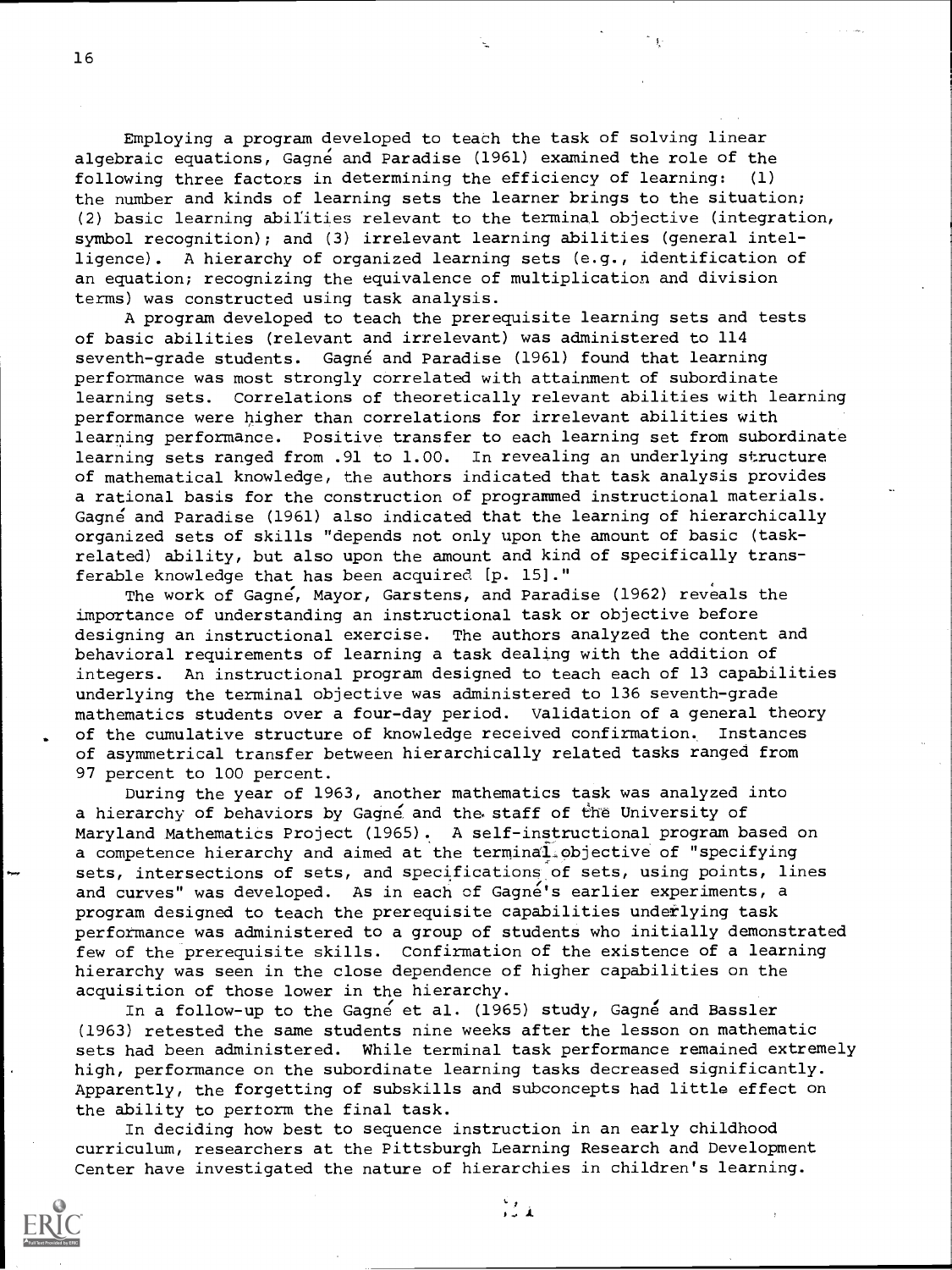The following two studies involve the validation of optimal instructional sequences of mathematical behaviors derived from component analyses of learning objectives. Both studies examine the correlation between natural sequences of skills and hypothesized instructional sequences. Both the hierarchical ordering between units of instruction as well as the sequential order within each unit is examined. Wang (1973) summarizes the purpose of these studies as follows:

We were therefore seeking empirical evidence both for the cumulative dependencies of individual behaviors on one another within a single learning hierarchy and for the interdependence of a set of learning hierarchies comprising the total curriculum structure [p. 55].

Wang, Resnick, and Boozer (1971) examined the performance of 78 kindergarten children on a battery of tasks designed to assess knowledge of three classes of early mathematical behavior: counting, one-to-one correspondence, and numeration. Using a component-analysis procedure, specific hypotheses were established to (1) specify the sequence of behaviors that compose each skill class and (2) distinguish among the classes. These hypothesized developmental sequences were incorporated into a battery of assessment tasks. A scalogram analysis was performed to examine the scalability of subsets of each of the tasks and the scalability of subsets between tasks.

The first analysis examined the ordering of prerequisite skills that composed each of the three classes of mathematical behavior. Results indicated the presence of sequentially related behaviors within each of the tasks. When relationships between classes were examined, the predicted independence of counting and one-to-one correspondence was confirmed. Although these results are only suggestive of the natural sequence of behavior, such information can be used to develop optimal sequences of instruction.

In an extension of the Wang et al. (1971) study, Wang (1973) validated within- and between-unit sequences for similar classes of mathematical behaviors. When the hypothesized ordering of behavior within and across learning hierarchies was compared with the empirical ordering, coefficients of reproducibility ranged from .934 to .993.

Merrill and his associates (1969), using task analysis, sought to establish the nature of fractional concepts. In examining the hierarchical arrangement of concepts related to fractions, Merrill dealt with the learning of the terminal objective "supplying the fractional name given a situation which involves dividing a larger group into parts or dividing an object into pieces [p. 45]." A careful analysis of the type of problem used to assess attainment of the learning objective resulted in a set of hierarchically related behaviors.

According to Merrill and his associates (1969), results of a test constructed to measure student performance on each of the objectives revealed that although students could be led to solve problems using fractional concepts by taking one step at a time, they did not demonstrate real understanding. "It was as if they learned to apply a set of rules in a rather rote way but there was little or no transfer to a problem which was worded differently [p. 47]."

As a consequence of the lack of transfer, a new task analysis was performed. Basic to the reanalysis was the assumption that the naming of fractional parts is not a general ability but is a composite of a learned set of specific abilities. The new, simpler hierarchy of behaviors consisted

17



 $\mathcal{A}$  , and a set of  $\mathcal{A}$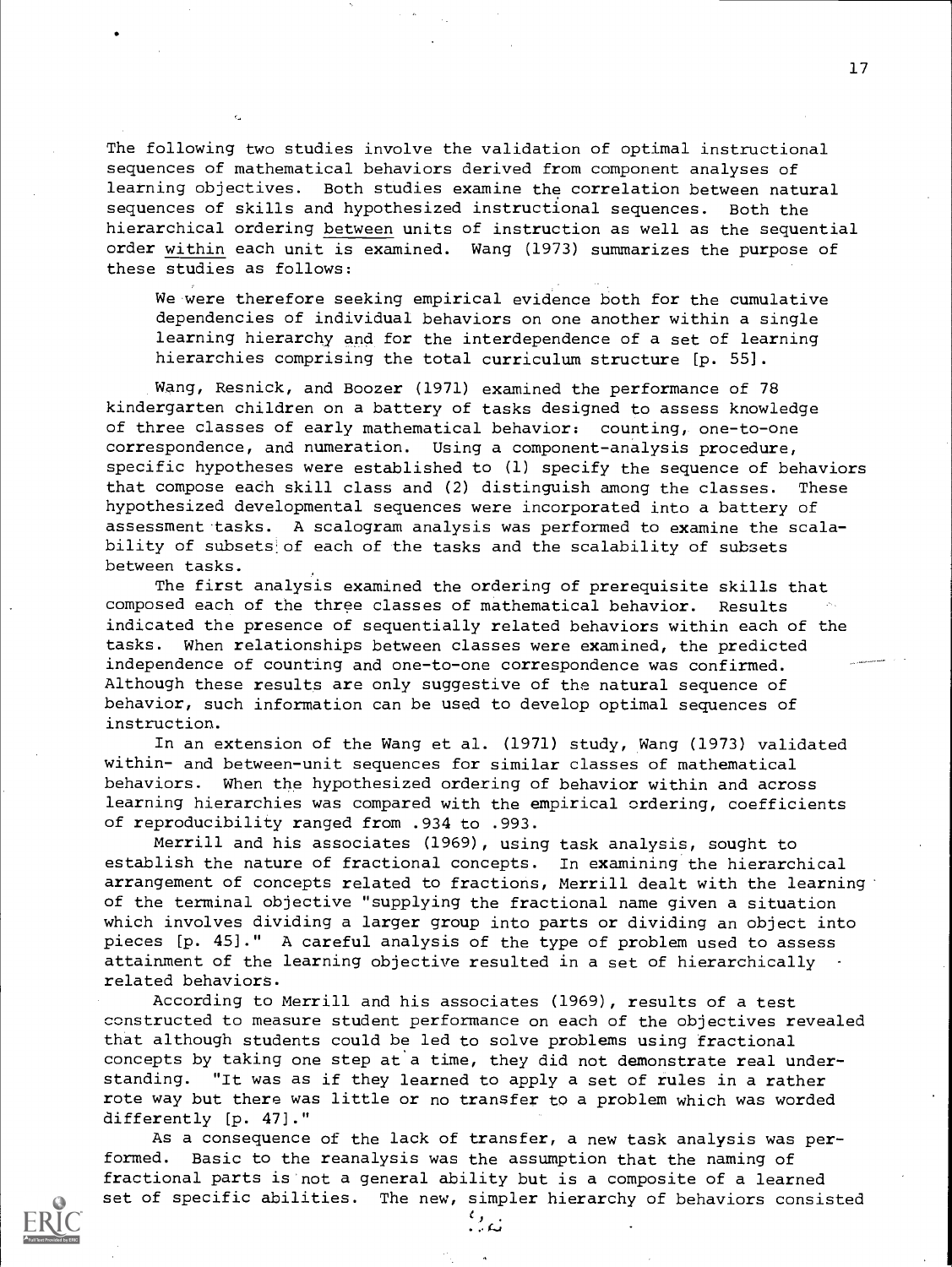of a sequence of specific fractions hypothesized to underlie the ability to generalize and to use a set of rules for naming a fraction.

A new assessment test was administered to a large group of second-, third-, and fourth-grade children based on the new hierarchy. The predicted order of acquiring fractional concepts was largely verified. Specifically, students first learned the concept "one half," followed by unit fractions and non-unit fractions. Mastery of unit fractions and numerical representation occurred at about the same time.

Wiegand (1972) explored the teaching of a science task that required logical thinking. A learning hierarchy of subordinate skills was constructed which, when learned, was hypothesized to permit the learner to examine the relationship between "(a) the vertical height of an inclined plane at the starting position of a car and the weight of the,'car, and (b) the weight of a block at the bottom of an inclined plane and the distance moved by the block after being struck by a moving car [p. 81]."

An instructional program was administered to thirty 12-year-old subjects. The program was designed to teach a sequentially related set of skills required to perform the final task. Twenty-nine of the thirty subjects subsequently passed the final task. In addition, the experiment demonstrated that "successful performance of subordinate tasks was sufficient in itself to produce transfer to the next higher-level task [Weigand, 1972, p. 90]."

Wiegand (1972) also indicated that the inability of sixth graders to initially perform the final task was a function of a lack of prerequisite skills rather than a deficiency in logical thought processes. She summarized her results by specifying that "intellectual development has been brought about by the cumulative effects of the learning of concretely referenced intellectual skills, rather than by the adaptation of structures of intellectual growth [p. 92]."

Okey and Gagne (1970) employed a task analysis to identify subordinate skills underlying an existing chemistry program on solubility product calculations. Fifty-seven tenth-, eleventh-, and twelfth-grade students who received a revised version of a science program designed to teach prerequisite skills underlying the chemistry objective, performed significantly better on a posttest than 49 students who received an initial learning program. While these findings are hardly startling, the improvement made by the revised version group, as a result of changes in the initial program, points to the need for constant validation and revision of instructional programs based on hypothesized sequences of behaviors. Okey and Gagne also found that success on the final task depended on mastery of the complete set of subordinate skills. The attainment of subskills, however, did not have a linear relationship with successful performance on the final task.

Airasian (1970) conducted a study to determine whether two chemistry teachers who were taught to construct learning hierarchies would generate similar content and behavioral objectives from two different book chapters dealing with chemistry topics. On the average, the teachers demonstrated well above 90 percent agreement in (1) specifying the important content introduced in the chapter; (2) the behavioral level at which each content was to be learned; and (3) the relationships between content at different behavioral levels.

Kuhn (1970) presents a hierarchical pattern of behavioral objectives to be used in a program designed to teach Mendelian genetics. Kuhn, after specifying terminal objectives, determined-the scientific processes and skills needed to carry them out. These behaviors were then sequenced in

 $\mathcal{L}_{\mathbf{Q}}$ 

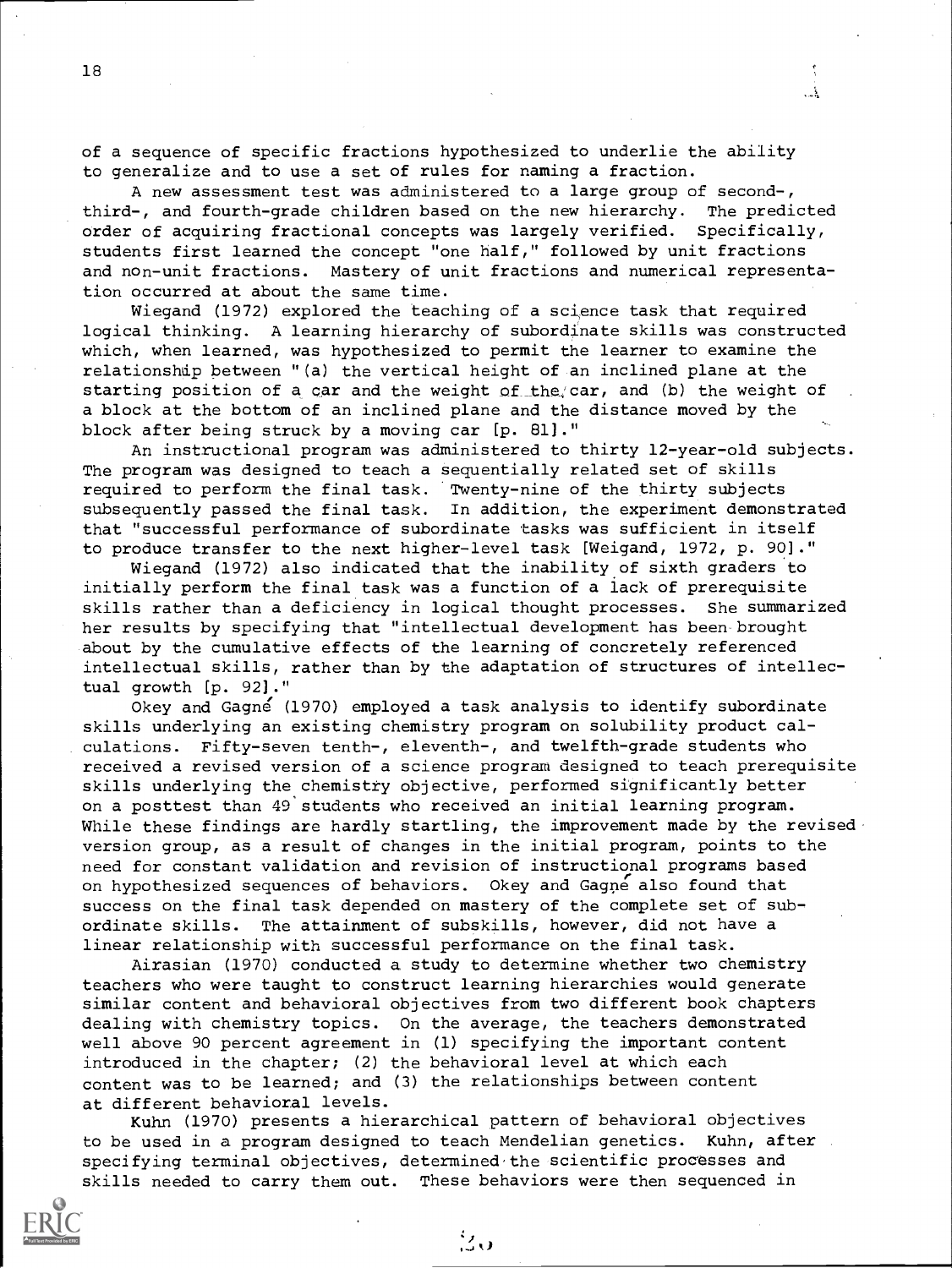order of difficulty. Each successive behavior was hypothesized to subsume and require mastery of the previous behavioral subobjective. Kuhn indicated that optimal learning would be attained when each subordinate step is learned before the next level is attempted. No evidence for the validity of the hierarchy was presented.

A study by Coleman and Gagne (1970) was the only one encountered that employed task analysis procedures in analyzing a social studies task. Skills prerequisite to learning the following task were identified: "Given a detailed list of exported items and their monetary value for two countries, formulate a summary comparison of the exports of the two countries in terms of a limited number of categories which are exhaustive and exclusive [p. 37]."

Ten sixth-grade girls received instruction on 22 subordinate skills. Verbal information, where needed, was provided in instructions and in task directions. When the performance of this group was compared with a matched control group that received a placebo lesson, the following results were obtained: (1) all experimental subjects were able to correctly perform the final task while none of the control subjects were able to do it; (2) on a near-transfer task requiring similar skills using different content, experimental subjects performed significantly better than control subjects; and (3) on a far-transfer task that introduced new content and required more complex behaviors than those needed for the social studies program, experimental subjects again performed significantly better than control subjects. Although almost all of the prerequisite skills in the hierarchy were mastered by subjects previous to passing the final task, no hierarchical pattern of skills was observed. Coleman and Gagne (1970) suggest that the demonstrated effectiveness of instruction on ordered and unordered prerequisite capabilities is extremely relevant for the design of social-studies instructional programs.

Kingsley and Hall (1967) used a task-analysis procedure to identify a set of hierarchically-related behaviors hypothesized as necessary for successful conservation of weight and length. A large percentage of kindergarten subjects who learned the subordinate behaviors in the hypothesized order were able'to demonstrate length and weight conservation. In addition, the trained kindergarten subjects performed significantly better than nontrained kindergarten subjects on a substance conservation task. Kingsley and Hall suggested that this finding was due to the similarity of behaviors underlying the three kinds of conservation. Only a small proportion of the trained kindergarten subjects resisted extinction of the learned behaviors.

LeFrancois (1968) developed a number of learning tasks designed to accelerate the age at which conservation of substance is normally acquired. The learning tasks were developed to teach nine hierarchically related capabilities that were hypothesized to represent the normal sequence of acquiring substance conservation. The hierarchy ranged from higher-level tasks dealing with combinativity and identity, to tasks that facilitated visual discrimination of height and weight.

In order to determine the validity of the hierarchy, the nine ordered learning tasks were administered to 20 subjects ranging in age from four years six months to six years. The validity of the ordering of the capabilities was confirmed (coefficient of reproducibility = .90+). Several of the capabilities that either failed to discriminate among subjects or that did not appear to belong to the ordinal arrangement of the hierarchy were eliminated. When the learning tasks were readministered, all 25 experimental (newly drawn) subjects demonstrated substance conservation.

الهندارية

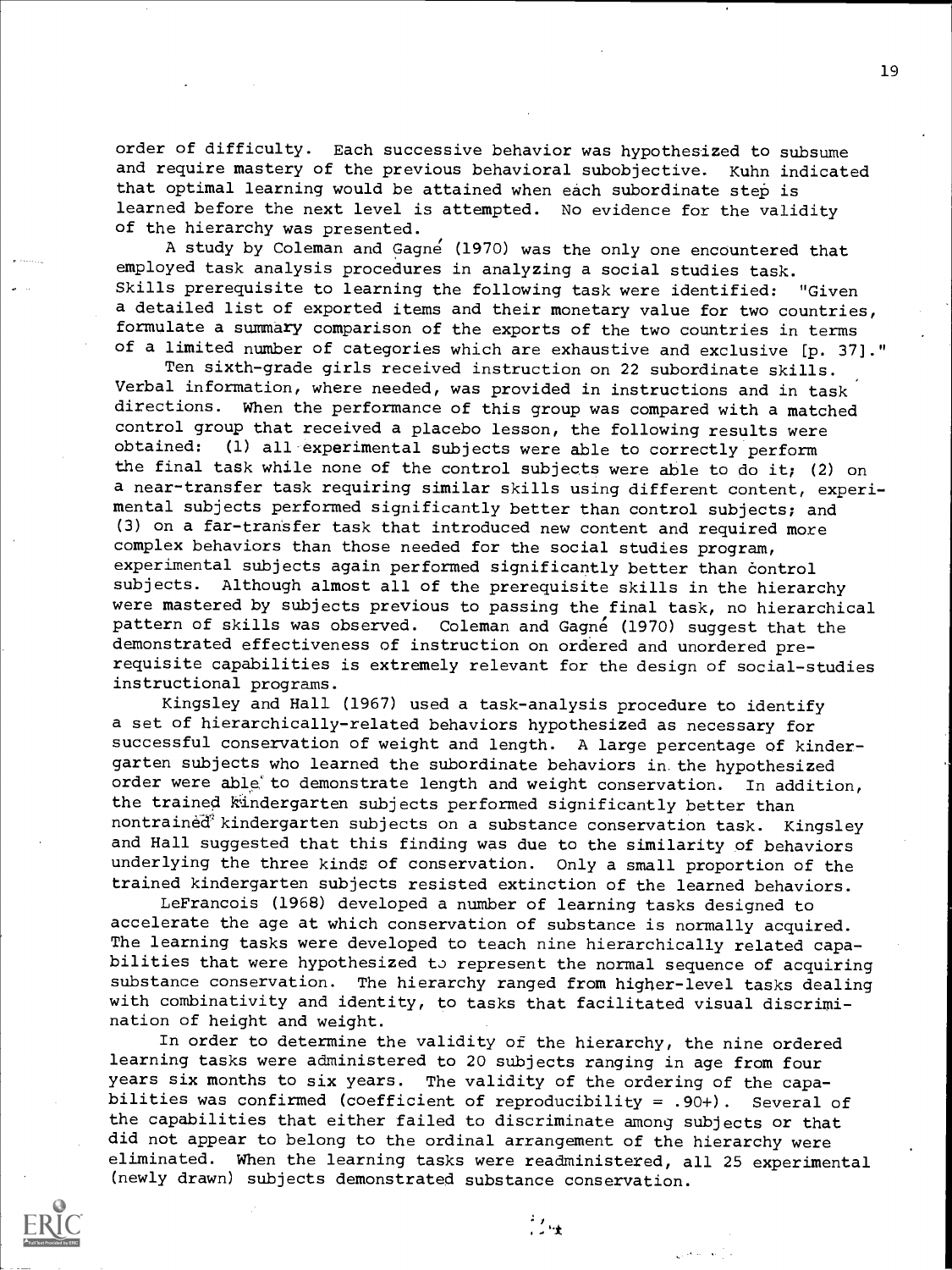Rothenberg and Orost (1969) generated a logical sequence of component concepts that teach young children to conserve the concept of number. A training program based on a logical sequence of skills was given to a group of kindergarten children. In a series of three training experiments, these children demonstrated considerable growth in their ability to conserve when compared with nontrained, control-group children.

Resnick, Siegel, and Kresh (1971) trained 27 kindergarten children on two different double classification matrix tasks to determine whether the tasks were hierarchically related. An analysis of the behavioral components of each task revealed that while there was considerable overlap of the behaviors required to learn each task, the task in which subjects had to infer the nature of row and column cells in a partially completed matrix required additional behaviors that were not prerequisites for a task in which row and column attributes were explicitly defined.

Twenty-seven kindergarten children who initially failed each matrix task were administered learning programs based on the behavioral analysis of each task. Subjects who received the simpler task first, followed by the complex one, learned both tasks in fewer trials than subjects who received the tasks in the reverse order. Additionally, those subjects in the reverseorder group who succeeded in mastering the complex task, also showed evidence of having already mastered the simpler task. Both findings provided evidence that the tasks were hierarchically related.

Caruso and Resnick (1971) validated empirically hypothesized sequence of three double classification tasks. As in the Resnick et al. (1971) study, the behavioral components needed to learn each of the three classification tasks were identified using a component-analysis procedure. The ordering of the tasks was determined on the basis of the kinds of inferring behaviors required to perform each task. Subjects who were taught in the optimal order learned the most complex task more quickly than subjects who were trained on the same three tasks in reverse sequence. In addition, no subject mastered a higher-level task without having previously learned the lowerlevel task. A substantial amount of positive transfer to a double classification task that required similar behaviors was demonstrated by subjects who successfully learned the most complex task in the hierarchy.

Mouw and Hecht (1973) found that the concept of class inclusion could successfully be taught to third- and fourth-grade students. An experimental group was taught the ability to organize elements (i.e., class inclusion). Two hierarchically ordered tasks taught subjects the prerequisite skills and concepts underlying class-inclusion behavior. When compared with matched control subjects who received a placebo lesson, experimental subjects demonstrated mastery of the class-inclusion concept. The authors suggest that abstract concepts thought traditionally to be acquired as a function of developmental readiness can, in fact, be taught.

As Gagne (1970b) has stated, it is clear that research "has shown that 'minimal requisite' sequences of rules can be identified (in the sense that a rule such as factoring the parts of a fraction must be known before addition  $x^{\omega}$ of fractions can be learned) and also that hierarchies expressing such sequences can be verified [p. 2]." Several problems related to task analysis and learning hierarchies will be briefly discussed.

As is probably apparent, no systematic procedure has been established for analyzing the characteristics of learning tasks. Besides the basic question developed by Gagne (1962b), no algorithm for producing learning hierarchies is apparent. Rather, task-analysis procedures seem to be characterized by a trial-and-error, "if it works it must be valid" approach.

 $GPO 809 - 043 - 4$ 

 $\frac{c}{2}$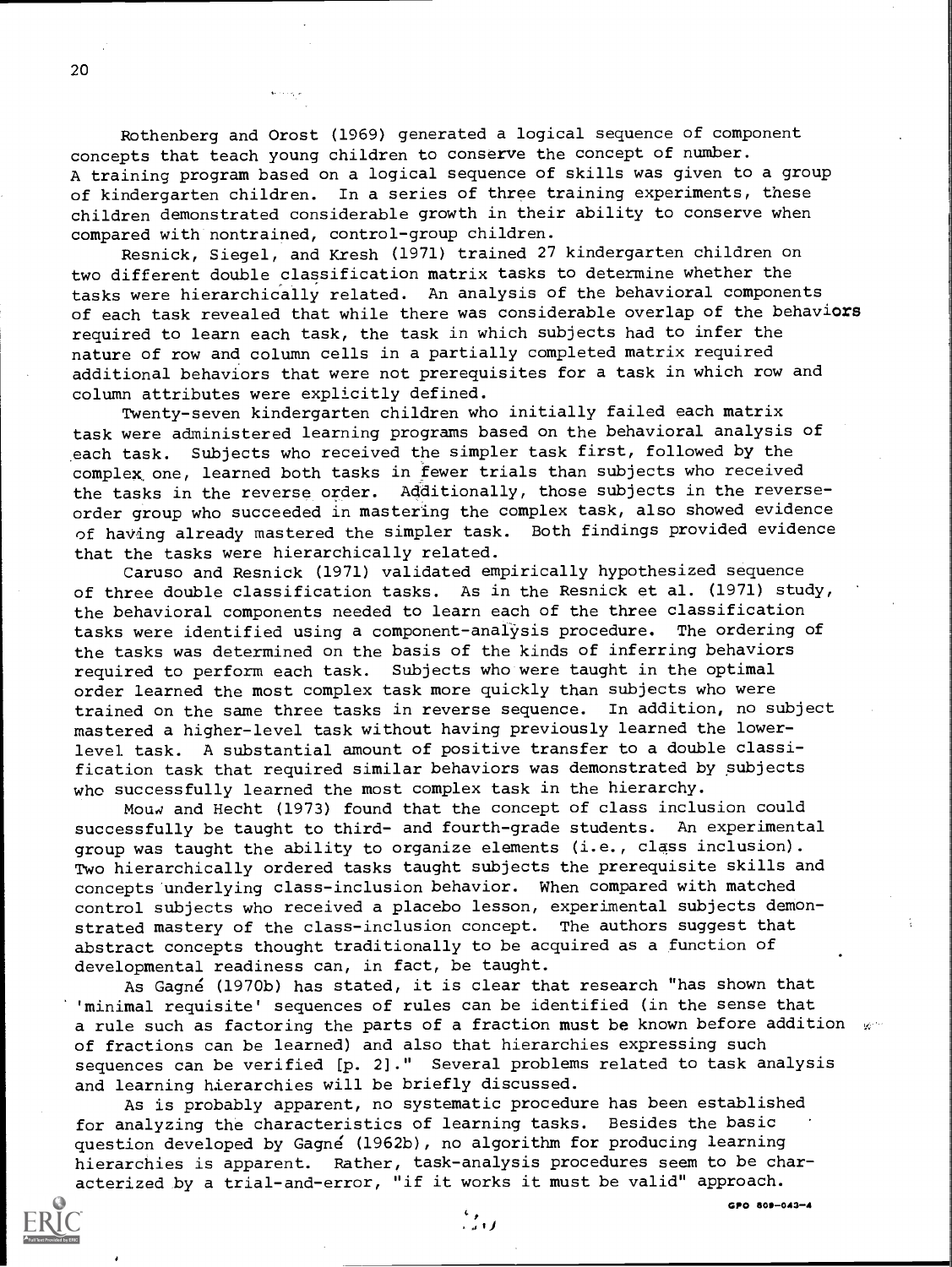A majority of the,studies reviewed have analyzed the behaviors or skills that contribute to learning a task. Little attention has been given to the analysis of content or information objectives. This tendency seems to have resulted from investigators relying on Gagné's (1968b) article in which he indicates that learning hierarchies are composed of intellectual skills rather than knowledge that can be verbalized. The work of Ausubel (1963) and Klausmeier, Ghatala, and Frayer (1974) suggests that the identification and sequencing of content (concepts) is an extremely important learning variable.

A lack of concern for demonstrating the relationship between logical structures of knowledge and the organization of a body of knowledge for instructional purposes appears to be a related problem. To this writer's knowledge, no theory of instruction has been developed that attempts to integrate abstract bodies of knowledge with learning structures derived from task-analysis research.

In particular, the work of Gagne has not disclosed the relationship of general categories of learning to the construction and validation of learning hierarchies. As indicated earlier, identification of subordinate behaviors is generally tied to a specific subject-matter context. General classes of learning or behavior do not appear to aid in specifying the attributes of behaviors to be learned.

Several researchers with developmental psychology backgrounds have questioned whether the learning of discrete sets of experimenter-generated tasks promotes "fundamental" understanding and transfer (e.g., Merrill et al., 1969; Almy, 1972). It remains to be demonstrated whether subjects who learn to classify or conserve as a result of expository instruction can spontaneously and appropriately perform on a variety of tasks requiring similar behaviors. Do subjects learn to apply rules in a "rote" way? Does an individual's maturational status restrict the efficiency with which concepts and skills are learned and used?

Finally, the studies reviewed here do not validate principles or procedures derived from an instructional analysis of learning objectives. For example, the relationship of the hierarchical structure of a task to the hierarchical presentation of a task remains unclear. This issue and others dealing with the nature and sequence of instruction will be discussed in the next section of this paper.

#### INSTRUCTIONAL ANALYSIS

The previous section on learning hierarchies revealed that task analysis can determine the "what" of teaching. The work of Gagne and others has shown that some things should be learned before others. The need to carefully sequence the "what" of learning has been universally recognized (e.g., Skinner, 1968). At this point, a distinction must be made between hypothesized learning sequences and the development of instructional sequences. Gagne (1968b) has stated, "I am not sure that a learning hierarchy is supposed to represent a presentation sequence for instruction in an entirely uncomplicated way [p. 3]." Niedermeyer (1968) discusses the relevance of frame sequence in programmed instruction: "Once the programmer has determines precisely what a group of learners has to be able to do in order to perform the terminal tasks, and after he has written instructional frames for all of these tasks, it may or may not be relevant how he sequences the instruction [p. 315]." Additionally, variables such as learning structure, nature and

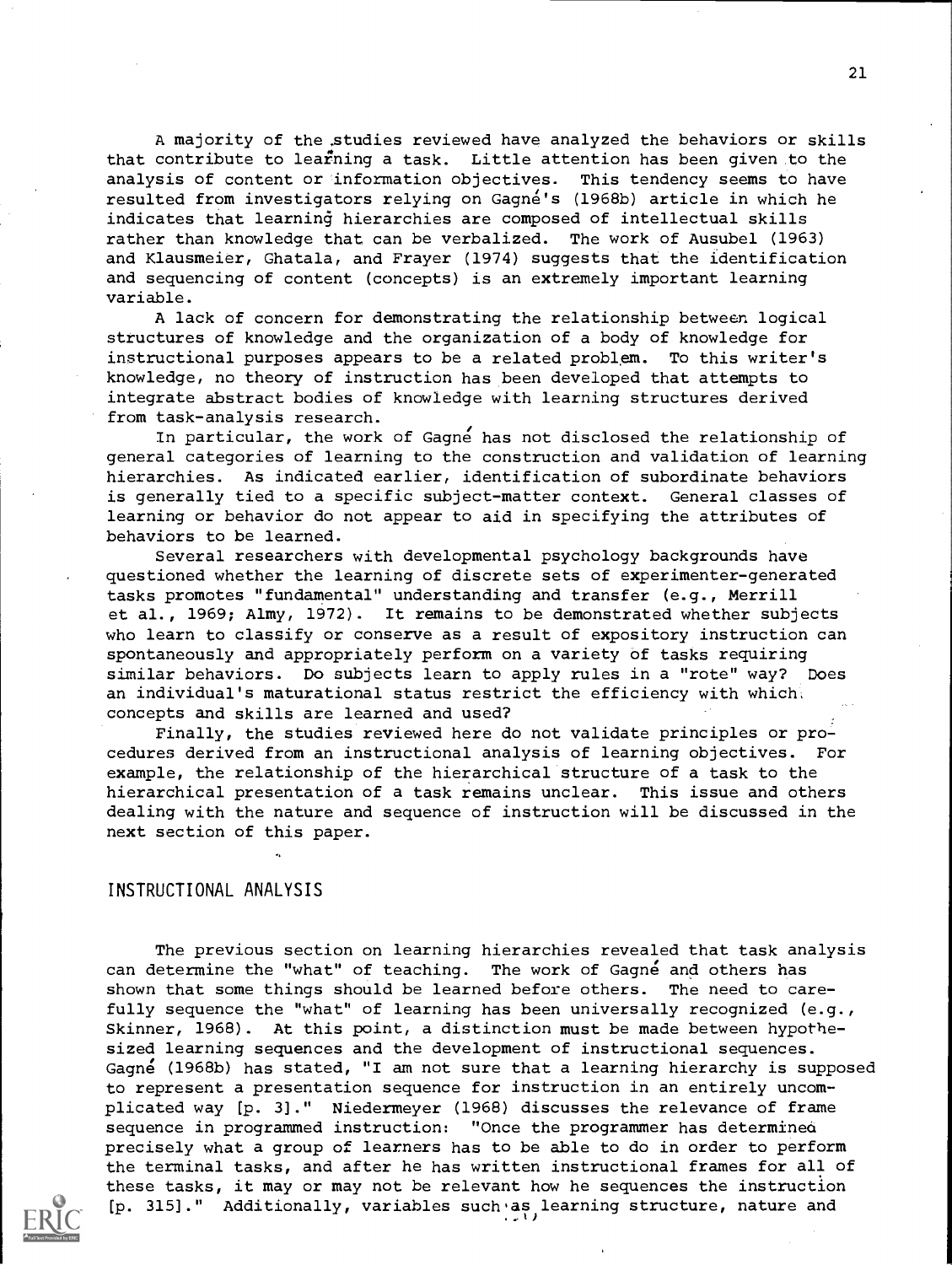amount of program review, frame and program length, prerequisite knowledge of the learner, age and general intelligence, have been shown to determine whether learning can be facilitated through a logical sequencing of tasks.

Investigations .of the sequencing of instruction have ranged from studies in which the learner has complete control over the sequencing to studies in which sequence is determined solely by the experimenter. Briggs (1967) has enumerated the following nine categories in which experiments dealing with instructional sequencing can be grouped: (1) maximum learner control; (2) learner-controlled content and sequencing; (3) learner selection of materials and procedures; (4) adjunct autoinstruction--mixed experimenter and learner control; (5) experimenter-determined sequencing of instruction in accordance with hierarchies of competence; (6) experimenter-determined sequencing of frames in programmed instruction; (7) learner-determined branching in autoinstruction; (8) experimenter-prepared advance organizers; and (9) sequence preplanned by the experimenter to test hypotheses about effective characteristics of learning programs (pp. 23-24).

The studies reviewed here are ones where the sequence of instruction has been derived from either a content analysis or a behavioral analysis of a terminal objective. Those studies in which the experimenter did not deliberately attempt to analyze the structure of the terminal task before sequencing instructional frames have not been included. In many of the studies, the experimenter has determined the precise sequence of instruction. The studies can be subsumed in the fifth, seventh, eighth,and ninth categories of Briggs's taxonomy of instructional sequences.

These studies emphasize the use of instructional analysis to determine an optimal sequence of instruction rather than emphasizing the use of behavioral and content analyses in examining the structure of subject-matter. Five studies are also included that examine the effectiveness of instructional sequencing in relation to the manner in which a program is reviewed and practiced.

Wodtke, Brown, Sands, and Fredericks (1967) proposed that the effects of scrambling a sequence of instruction depend upon characteristics of the subject matter being taught and individual differences among learners. They contended that if subject matter contains a sequential hierarchy of concepts (i.e., learning hierarchy) then a scrambled sequence of instruction would inhibit learning. If, however, a subject matter consists of a set of unrelated facts, then the sequence of instruction would probably not be an important variable. It was also predicted that a scrambled sequence of instruction would be most detrimental to the learning of low-ability students.

A hierarchy of concepts and skills in mathematics and a set of relatively unrelated facts dealing with the anatomy of the ear were selected as subjectmatter domains that had contrasting structures. Scrambled and ordered sequences of each subject matter were administered to college students stratified on scholastic aptitude.

As hypothesized, the effects of the scrambled sequence were not significant for the anatomy program. However, while an increase in the number of errors and time was demonstrated for the group that received the scrambled mathematics program, no differences were observed on a posttest between the groups that received the scrambled sequence and the groups that received the logically ordered sequence. Tentative evidence for a treatment by aptitude interaction was found.

Using a task-analysis procedure, Eustace (1969) constructed a learning program leading to the understanding of the concept "noun." The validity of

I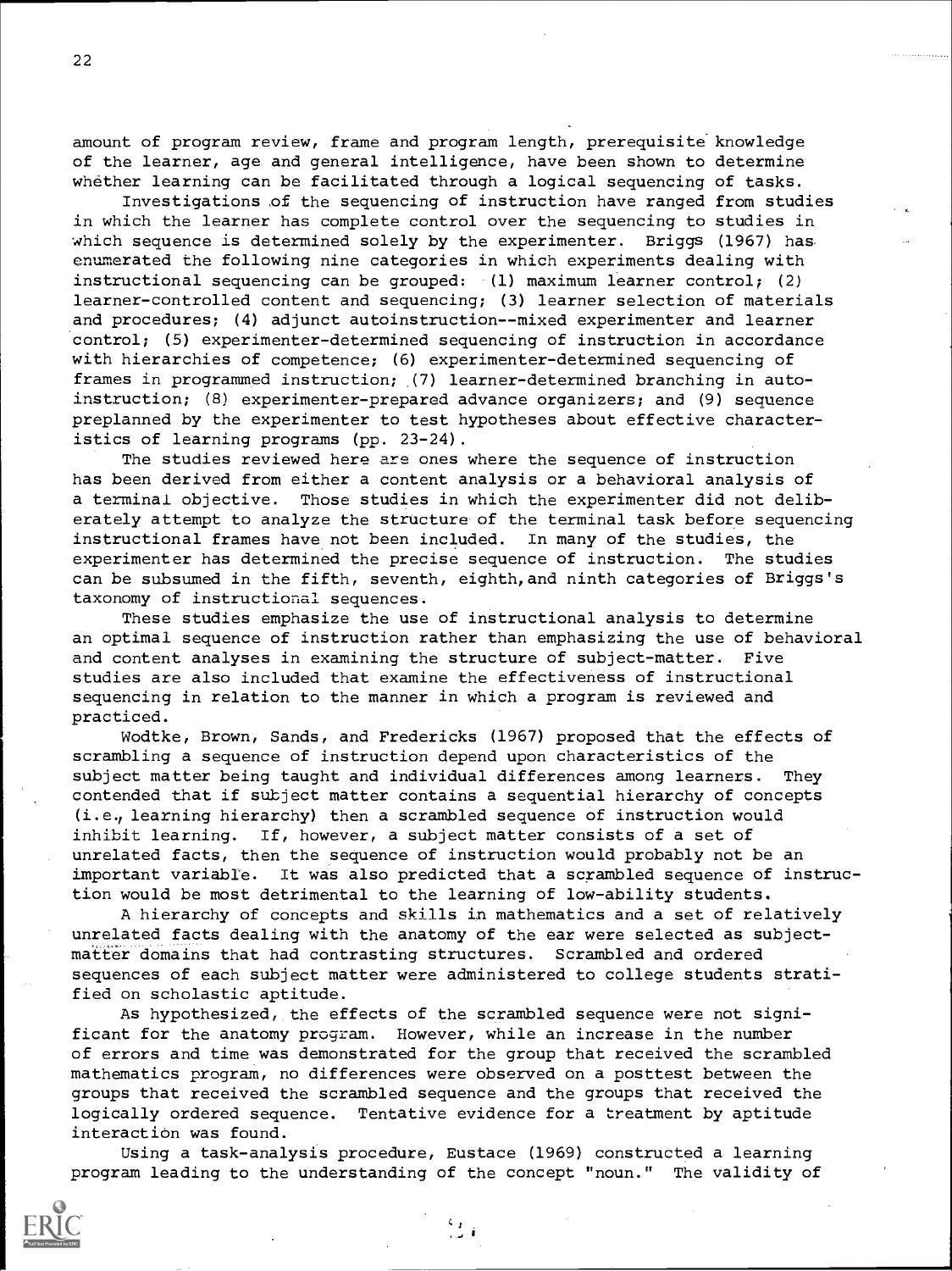the ordering of seven sequentially related levels of understanding was verified in a pilot study. Two hundred and thirty-eight second- and thirdgrade students were given the levels of the program in varying degrees of ordered sequence. The prediction that the group receiving the logically ordered sequence of the learning program would demonstrate greater learning than groups receiving successively lesser degrees of order was confirmed.

Niedermeyer, Brown. and Sulzen (1969) compared three sequence versions (logical-, scrambled-, and reverse-frame order) of a guided discovery program on number series. The program was based on a hierarchy of competencies underlying the task "finding a formula for the sum of n terms in a number series" developed by Gagne and Brown (1961). No differences in posttest performance were found among the groups that received the three different sequence versions. The group that received the logically ordered sequence did, however, make fewer program errors, performed better on a test of the concepts taught in the program and on a transfer test that required students to "start a general equation that would give the sum of the series of any term, n," for five new number series.

Brown (1970) examined the effects of sequence on the learning of the same number series program used by Niedermeyer et al. (1969) for high-ability high school students. The group that received a logical sequence of frames took significantly less time to complete the program, made fewer errors on a test of program mastery, and made fewer errors on a test of complex problemsolving skills than a group that received a scrambled sequence. No differences were observed on "on-route" program subtasks.

Spencer and Briggs (1972) conducted two studies to determine whether a programmed lesson in algebra would be more effective if the program frames were presented in a sequence suggested by a hierarchical analysis of the terminal objective than if the frames were presented in a random order. No performance differences among groups that received three sequence versions (forward order, reverse order, random order) were found in the first study.

The second study replicated the first study but used older students from a more "advantaged" background. The forward version of the test resulted in a higher performance for the older and more advantaged children than the performance of the younger children in the first study. Surprisingly, the performance of the younger less-advantaged children who received the random sequence was higher on a retention test than all other groups.

Kane, McDaniel, and Phillips (1972) conducted an experiment to develop and evaluate procedure for the validation of learning hierarchies from test data. Employing task analysis, a learning hierarchy was constructed for "computational skills of rational number addition involving like denominators [p. 14)." A test based on a logical sequencing of the subskills was administered to a large group of children to assess mastery at each level in the hierarchy.

The efficacy of five statistical procedures was evaluated by "actually sequencing learning materials according to the hierarchies generated by each method and determining the effect of sequence upon achievement, transfer, retention, and time to complete program [Kane et al., p. 35]." In addition, the effectiveness of textbook and random ordering of subobjectives was examined.

Learning programs based on seven different sequence orderings were administered to 142 fourth-grade students. Of primary interest was the comparison of the logical-sequence group (derived using task analysis) and the random-sequence group with all the statistically derived sequence groups.

 $\frac{C}{\sqrt{2}}$ 

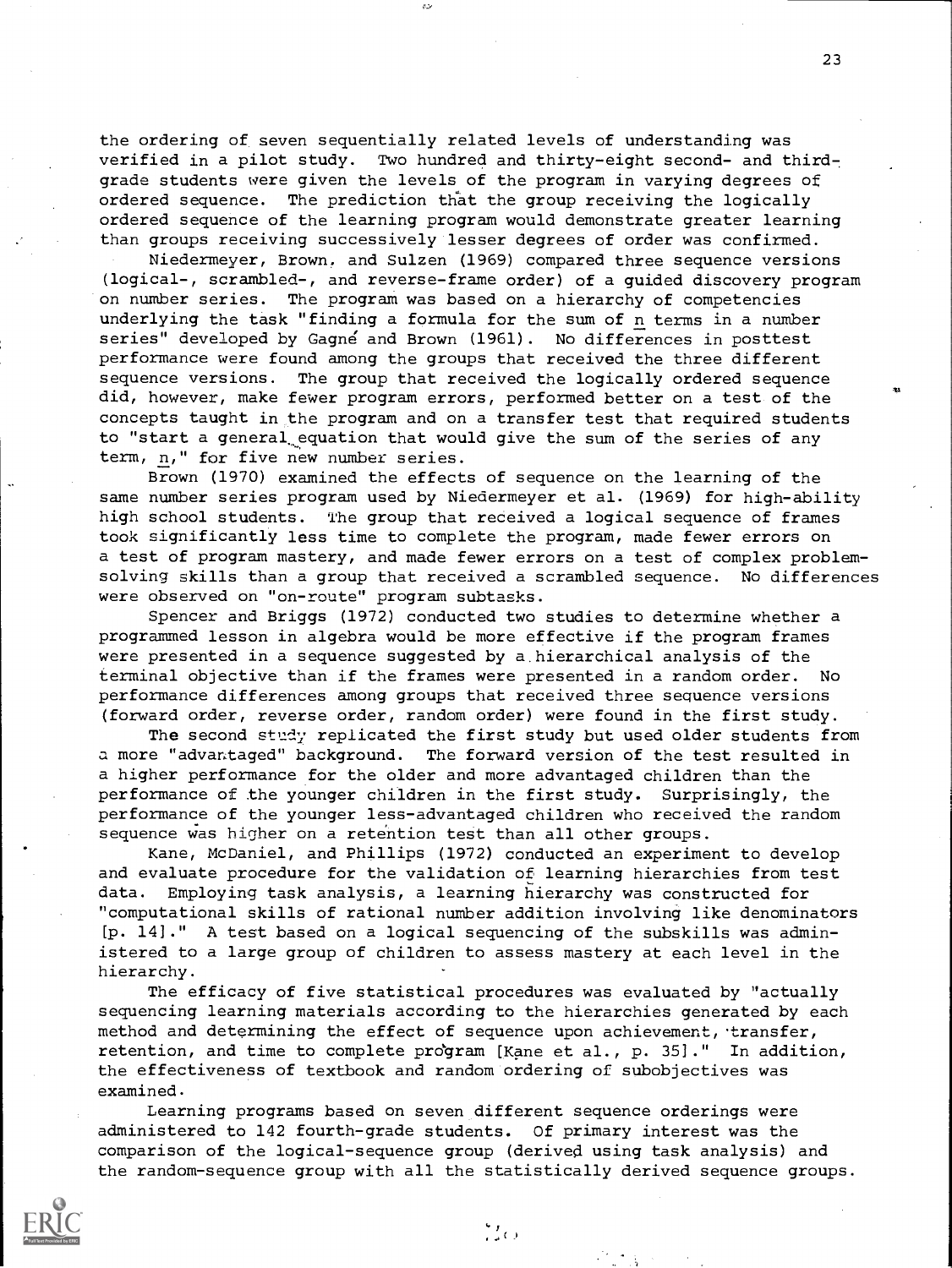No significant differences were found when the mean achievement score of the logical-sequence group was compared with the other sequence groups. When the random-sequence group was compared with all other groups, no significant differences were obtained. Also, no significant differences were found when the logical- and random-sequence groups were compared individually with all other groups-on a transfer posttest dealing with the subtraction of rational numbers. However, on an alternate form of the achievement test administered two weeks after the learning program was administered, the logical-sequence group performed significantly better than all other groups. No other comparisons were found to be significant.

Merrill (1965) hypothesized that the learning and retention of a hierarchical task should be facilitated if each successive component of the task is mastered before proceeding to the next. Sixty-two college-aged subjects who were randomly assigned to three treatment groups and one control group were given a programmed instructional lesson on an imaginary science topic. Group 1 received both feedback and review on five lessons and quizzes. Group 2 received feedback and review on quizzes only. Group 3 received no feedback on either quizzes or lessons. Group 4 (control) did not receive any program materials but rather received an extensive summary of the major topics taught in the instructional program.

The nature and sequence of the instructional program was derived from a hierarchical analysis of the science topic. All groups received feedback and review on.a terminal mastery test and were tested again, three weeks later, without feedback or review. The results did not confirm Merrill's (1965) central hypothesis. No differences among the treatment groups were observed on the terminal mastery test. More importantly, the control group performed as well as the treatment groups on the retention test.

Merrill and Stolurow (1966) found that learning was facilitated when students were given a summary statement of a hierarchically related set of principles that were taught in an instructional program prior to testing. Specific review of detailed step-by-step instructions for applying principles following incorrect responses also increased the number of subsequent correct responses when compared with a general restatement of the principles. Verbal and quantitative aptitude did not significantly effect the speed or performance with which the program was completed.

In extending the work of Merrill (1965), Merrill, Barton, and Wood (1970) found that specific review in which a subject is given a step-by-step solution to an incorrect response did not increase the number of overall errors made in the program. The major advantage of specific review was to decrease the total time needed to complete the learning program.

Merrill (1970) examined the relative merits of specific review and repeated presentation (rereading) in the learning of hierarchically sequenced programmed instructional materials. He found that neither the amount of specific review nor the number of times information was presented following an incorrect response decreased the number of errors committed in the program. The failure of the specific-review procedure to enhance learning contradicted the findings of the Merrill and Stolurow (1966) study. A group that received specific review until a criterion performance was achieved completed the program more quickly than a group that received repeated presentation of material until a specified criterion was reached.

Using an instructional program derived from a task analysis of a mathematics topic, Gibson.(1970) examined the effects of three learning variables on the achievement, retention, and transfer of principles. The specific hypotheses tested in the study are as follows:

こっ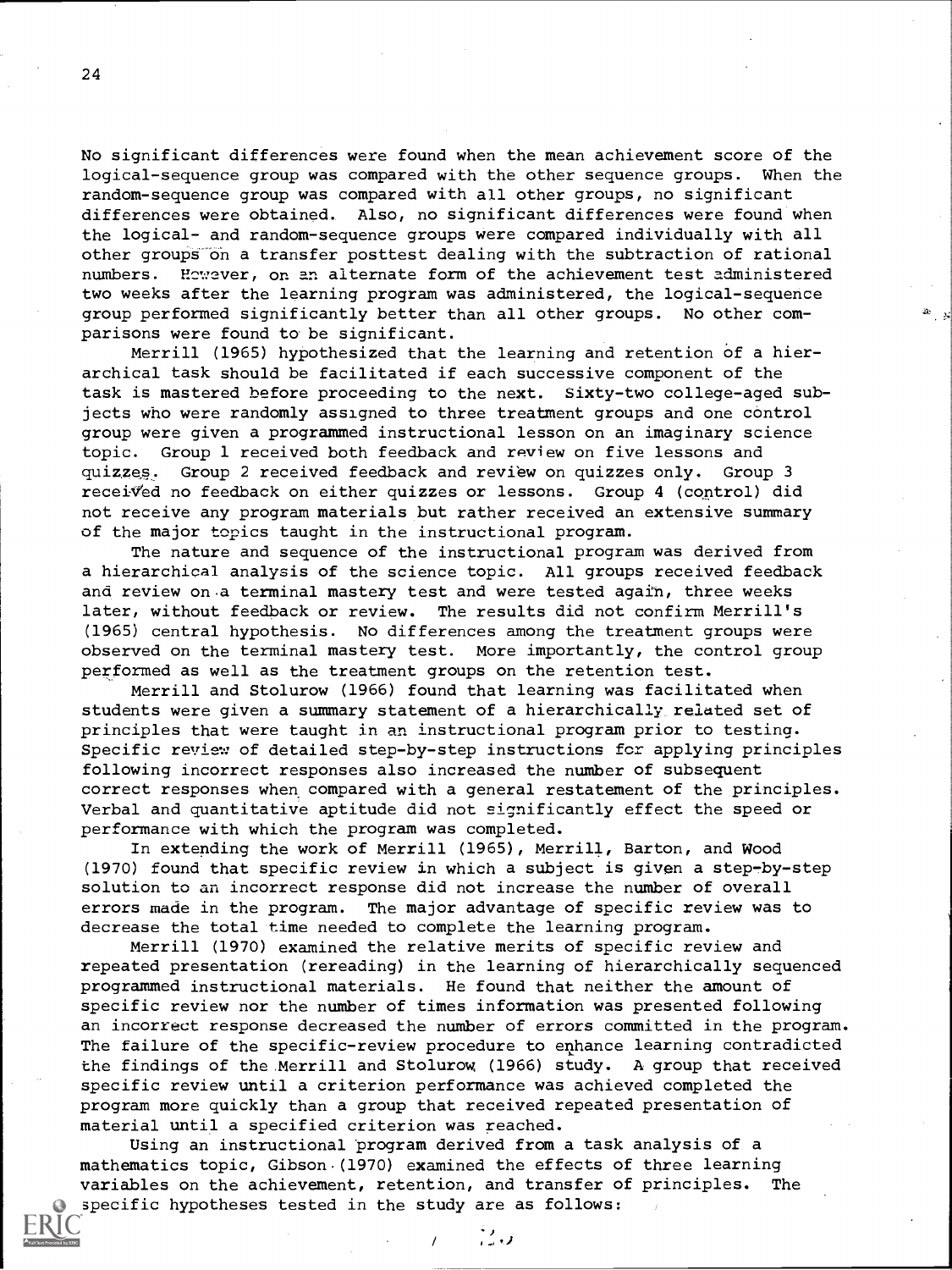1. A greater number of practice examples following initial learning will increase retention more than a lesser number of examples.

2. A broad variety of practice examples will'facilitate transfer to related tasks more than a narrow variety.

3. A broad variety of practice examples will facilitate retention more than a narrow variety.

4. Many examples of a broad variety will facilitate both retention and transfer more than many examples of narrow variety, few examples of narrow variety, or few examples of broad variety [p. 5].

Another purpose of the study was to determine whether I.Q. would interact with the "number of repetitions of examples" and "variety of examples" variables in influencing learning performance.

The "number of repetitions of examples" (many and few) variable provided for the repeated application of learning sets. The inclusion of this variable was meant to assess the effect of overlearning on retention and transfer. The "variety of examples" variable was defined as "the amount of diversity of context, form, and wording among examples which involved application of the subordinate principle during the practice period [Gibson, 1970, p. 7]."

Ninety third- and fourth-grade children ranked according to grade and I.Q. were randomly assigned in groups of five to one of five conditions: (1) broad variety, many examples; (2) broad variety, few examples; (3) narrow variety, many examples; (4) narrow variety, few examples; and (5) control group, no practice examples.

Gibson's (1970) study has been outlined in some length to demonstrate how task analysis can be used to examine the relationship between learning variables and programmed instructional sequences. Whe variables of number and variety of examples did not, however, significantly affect the learning, transfer, and retention of principles. Intelligence was found to be a contributing factor on the retention and transfer tests. Gibson attributed the lack of significant findings to the placement of practice examples. In her study, examples were placed after, rather than before or during, the original learning of subsets.

Several generalizations can be drawn from the results of the studies reviewed here. In the process of attaining a hierarchically related set of behaviors, it appears that what is learned is more crucial than the sequence in which it is learned. The equivalent performances of groups that received a logically ordered sequence and a scrambled sequence on immediate achievement posttests suggest that individuals actively integrate and organize information that is presented in a scrambled order.

The sequencing of instructional programs does seem to affect the transferability of subordinate sets of concepts and skills. Less efficient learning of subordinate capabilities appears to take place if a hierarchically structured learning task is presented in a randomly ordered sequence. Although a learner can overcome, to some extent, the effects of sequence through organizational strategies, a learner will not be able to use the behaviors that underlie a final task performance in novel situations. While not specifically examined in any of the studies, it would appear that the forgetting of subordinate knowledge learned in a scrambled order may occur at a faster rate than forgetting information learned in a natural order.

 $\ddot{\omega}$ 



 $\frac{1}{2}$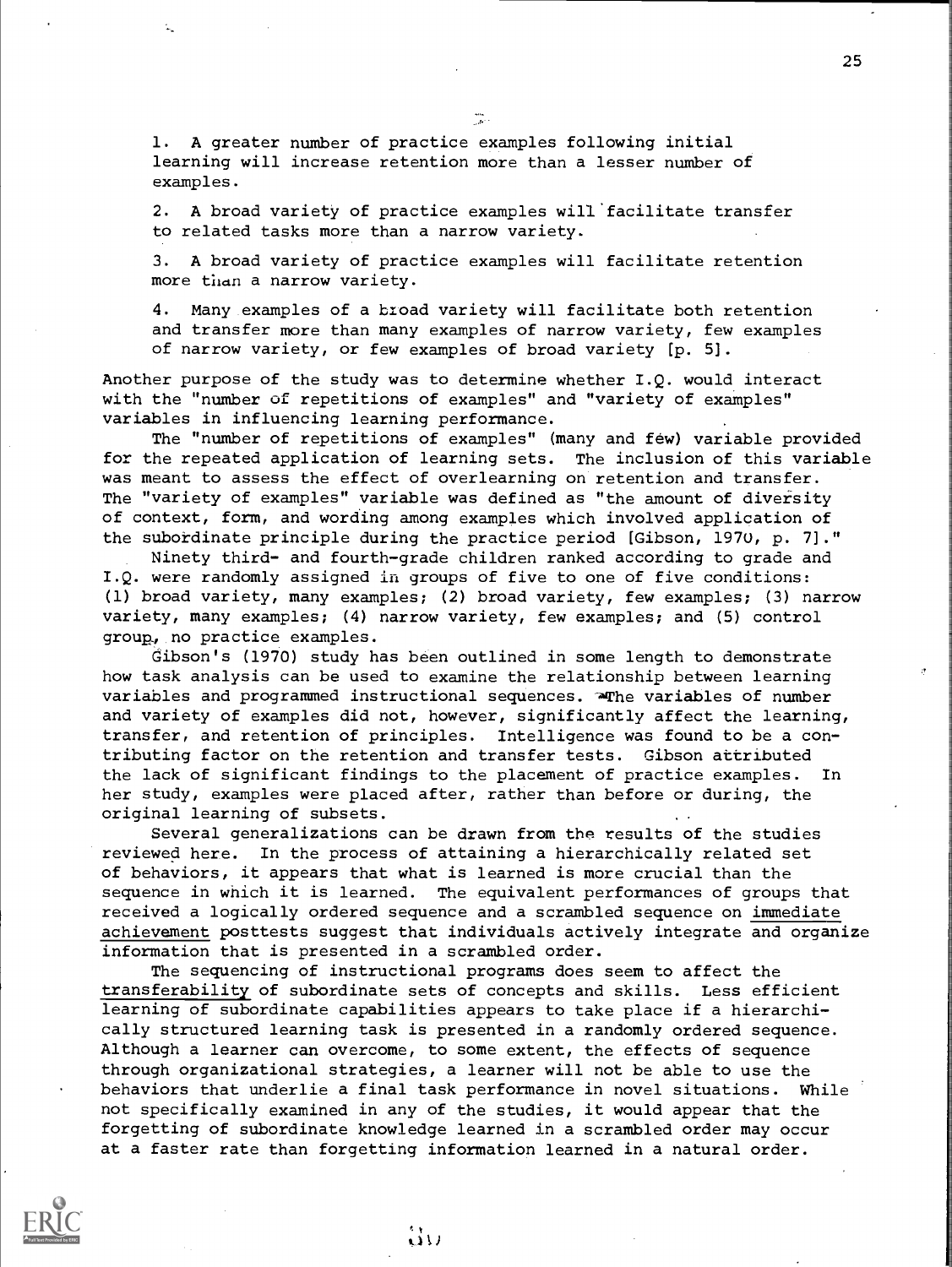The retention of information or skills may be inhibited if instructional units are presented in scrambled order. Ausubel (1963) has hypothesized that mastery of previous parts in a hierarchical task facilitates the learning and retention of subsequent parts. It seems reasonable that while small amounts of illogically ordered information can be retained for short periods of time, a well-organized presentation of material enables the individual to integrate that which is to be learned with what already has been learned.

When compared with a scrambled presentation of a hierarchically structured task, a hierarchically sequenced presentation has been shown to decrease the overall time of instruction. That is, the mastery of prerequisite skills and concepts may make it easier to learn each succeeding part.

Merrill and his collaborators have found that learning is facilitated when a learner is presented with a summary of relevant information that is contained in a hierarchically sequenced learning program. This finding is substantiated by the work of Ausubel and his co-researchers (Ausubel, 1960; Ausubel & Fitzgerald, 1962; Ausubel, Robbins, & Blake, 1957; Ausubel, Stager, & Gaite, 1968) who have found that relevant introductory and summary materials presented at a high level of inclusiveness promote the learning and retention of new ideas.

#### RESEARCH RECOMMENDATIONS

There seems to be little question that task analysis has been and can be used effectively in the construction of programmed instructional sequences designed to teach a wide variety of concepts, principles, skills, and rules. Several avenues of further research suggested by this review and suggested by Briggs (1967) may be summarized as follows:

1. Research dealing with the nature of hierarchical structures and instructional sequencing needs to be extended to cover larger interrelated blocks of instruction.

2. Investigation of the relationship of component concepts and principles to instruction in areas other than math and science.

3. Task analysis of learning objectives should permit the construction of written non-autoinstructional programs. Such materials could be compared with more traditionally presented instructional programs.

4. Investigation of the interaction-of-learner characteristics with task and instruction variables.

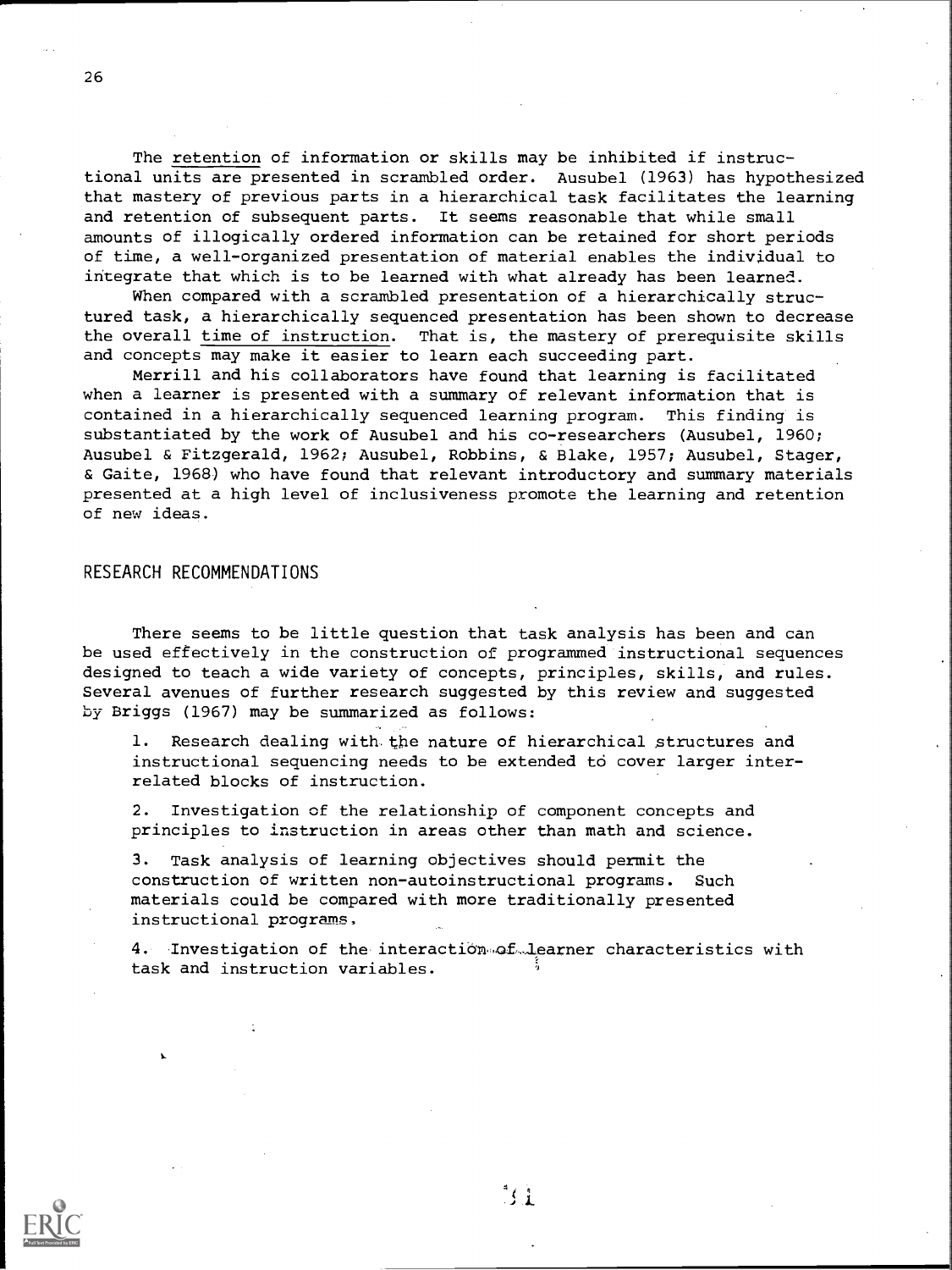### **REFERENCES**

 $\sim$   $\sigma$ 

| Airasian, P. W. The use of hierarchies in the analysis and planning of                   |
|------------------------------------------------------------------------------------------|
| chemistry instruction. Science Education, 1970, 54, 91-95.                               |
| Almy, M. Discussion. In L. B. Resnick (Ed.), Hierarchies in children's                   |
| learning. Pittsburgh: Learning Research and Development Center,                          |
| 1972, 109-114.                                                                           |
| Ausubel, D. P. The use of advance organizers in the learning and retention               |
| of meaningful verbal material. Journal of Educational Psychology,                        |
| 1960, 51, 267-272.                                                                       |
|                                                                                          |
| Ausubel, D. P. The psychology of meaningful verbal learning. New York:                   |
| Grune & Stratton, 1963.                                                                  |
| Ausubel, D. P., Robins, L. C., & Blake, E. Retroactive inhibition and                    |
| facilitation in the learning of school materials. Journal of Educa-                      |
| tional Psychology, 1957, 48, 334-343.                                                    |
| Ausubel, D. P., & Fitzgerald, D. Organizer, general background and ante-                 |
| cedent learning variables in sequential verbal learning. Journal of                      |
| Educational Psychology, 1962, 53, 243-249.                                               |
| Ausubel, D. P., Stager, M., & Gaite, A. J. H. Retroactive facilitation                   |
| in meaningful verbal learning. Journal of Educational Psychology,                        |
| 1968, 59, 250-255.                                                                       |
| Bloom, B. S. (Ed.) Taxonomy of educational objectives. New York:                         |
| Longmans, Green, 1956.                                                                   |
| Bobbitt, F. How to make a curriculum. Boston: Houghton Mifflin, 1924.                    |
| Briggs, L. J. Sequencing of instruction in relation to hierarchies of                    |
| competence. American Institutes for Research, Palo Alto, California.                     |
| U.S. Office of Education, 1967.                                                          |
|                                                                                          |
| Brown, J. L. Effects of logical and scramhled sequences in mathematical                  |
| materials on learning with programmed instruction materials. Journal                     |
|                                                                                          |
| of Educational Psychology, 1970, 61, 41-45.                                              |
| Bruner, J. S. Some theorems on instruction illustrated with reference to                 |
| mathematics. In E. R. Hilgard & H. G. Richey (Eds.), Theories of                         |
| learning and instruction. The Sixty-third Yearbook of the National                       |
| Society for the Study of Education. Chicago: The University of                           |
| Chicago Press, 1964, 306-335.                                                            |
|                                                                                          |
| Bruner, J. S. Toward a theory of instruction. New York: W. W. Norton<br>& Company, 1966. |
|                                                                                          |
| Campbell, D. S., & Schwenn, T. M. Beyond the remedial loop: Toward the                   |
| integration of task and learner analysis for a process approach to                       |
| instructional development. Paper presented at the Association for                        |
| Educational Communications and Technology Annual Convention, Phila-                      |
| delphia, Pennsylvania, March 21-26, 1971.                                                |
| Caruso, J. L., & Resnick, L. B. Task sequence and overtraining in chil-                  |
| dren's learning and transfer of double classification skills.                            |
| Publication No. 8. Pittsburgh: Learning Research and Development<br>Center, 1971.        |

Charters, W. W., & Waples, D. <u>The commonwealth teacher stud</u>y. Chicago: The. University of Chicago Press, 1929.



 $\ddot{ }$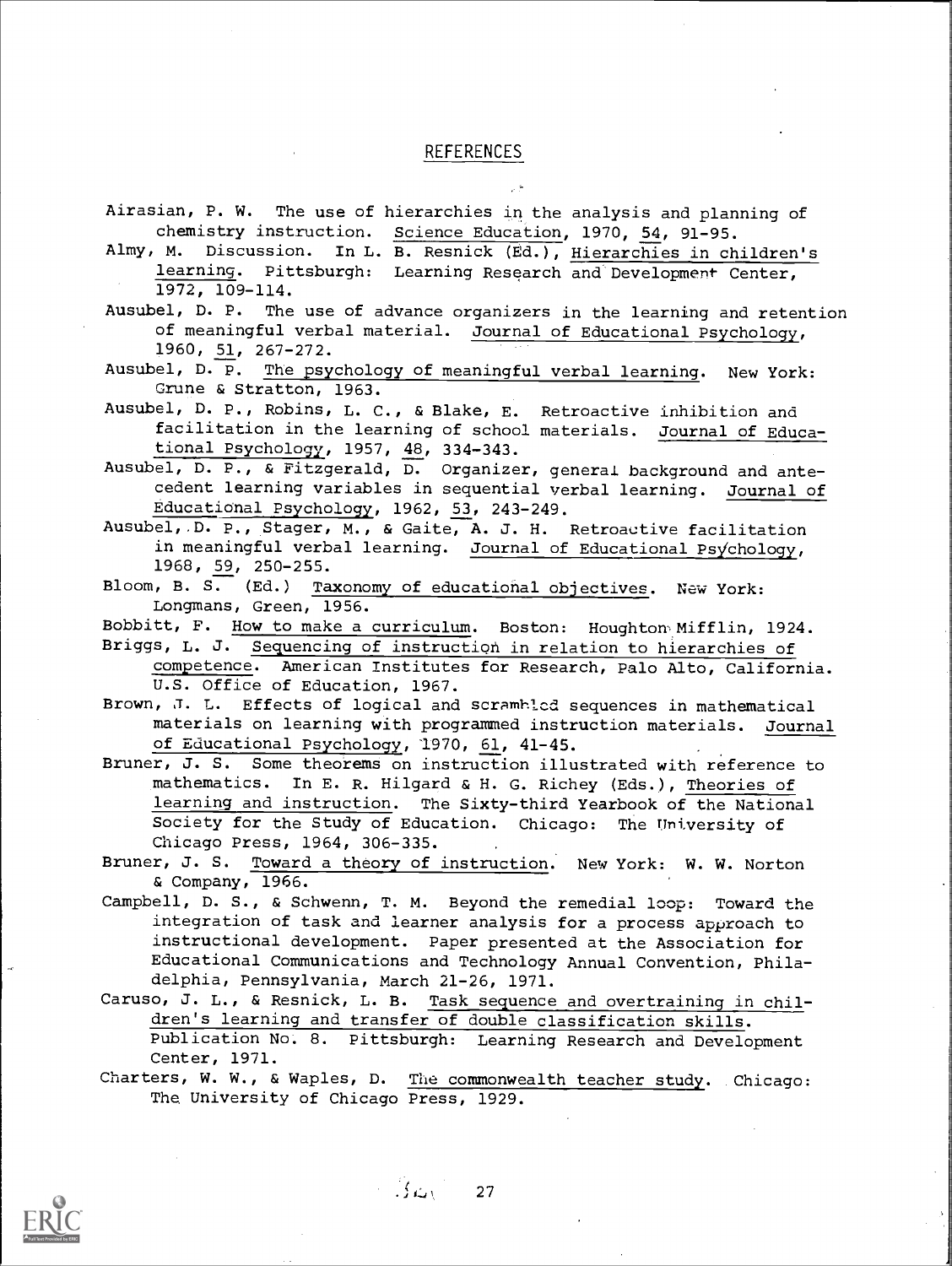- Coleman, L. T., & Gagne, R. M. Transfer of learning in a social studies task of comparing-contrasting. In R. M. Gagné (Ed.), Basic studies of learning hierarchies in school subjects. Final report. University of California, Berkeley. U.S. Office of Education, Bureau of Research, 1970. Pp. 34-47.
- Corrigan, R. E., & Kaufman, R. A. Why system engineering. Palo Alto, California: Fearon, 1965.
- Dale, S. M. The nature of instruction. In P. C. Lange (Ed.), Programed instruction. The Sixty-sixth Yearbook of the National Society for be Study of Education. Chicago: The University of Chicago Press, Pp. 28-56.
- Eustace, B. W. Learning a complex concept at differing hierarchical levels. Journal of Educational Psychology, 1969, 60, 449-452.
- Folley, J. D., Jr. Guidelines for task analysis. Technical Report NAVTRADEVCEN 1218-2, Port Washington, New York, U.S. Naval Training Device Center, 1964.
- Folley, J. D., Jr., Farriman, J. B., & Jones, E. M. A survey of the literature on prediction of air force personnel requirements. WADD TR 60-493. Wright-Patterson AFB, Ohio, Wright Air Development Center, 1960.
- Gagne, R. M. (Ed.) Psychological principles in system development. New York: Holt, Rinehart & Winston, Inc., 1962. (a)

Gagne, R. M. The acquisition of knowledge. Psychological Review, 1962, 69, 355-365. (b)

- Gagne, R. M. The analysis of instructional objectives for the design of instruction. In R. Glaser (Ed.), Teaching machines and programed learning II: Data and directions. Washington: National Education Association of the United States, 1965. Pp. 21-65.
- Gagne, R. M. Contributions of learning to human development. Psychological Review, 1968, 75, 177-191. (a)
- Gayné, R. M. Learning hierarchies. Educational Psychologist, 1968, 6,  $1-6.$  (b)
- Gagné, R. M. The conditions of learning. (2nd ed.) New York: Holt, Rinehart & Winston, 1970. (a)
- Gagne, R. M. Basic studies of learning hierarchies in school subjects.<br>Final report. University of California, Berkeley. U.S. Office of Final report. University of California, Berkeley. Education, Bureau of Research, 1970. (b)
- Gagne, R. A., & Bassler, 0. C. Study of retention of some topics of elementary non-metric geometry. Journal of Educational Psychology, 1963, 54, 123-131.
- Gagné, R. M., & Brown, L. T. Some factors in the programming of conceptual learning. Journal of Experimental Psychology, 1961, 62, 313-321.
- Gagne, R. M., Mayor, J. R., Garstens, H. L., & Paradise, N. E. Factors in acquiring knowledge of a mathematical task. Psychological Monographs, 1962, 76, (7, Whole No. 518).
- Gagné, R. M., & Paradise, N. E. Abilities and learning sets in knowledge acquisition. Psychological Monographs, 1961, 75, (14, Whole No. 518).
- Gagne, R. M., & Staff, University of Maryland Math Project. Some factors in learning non-metric geometry. Monographs of the Society for Research in Child Development, 1965, 30, 42-49.



GPO 609-043-3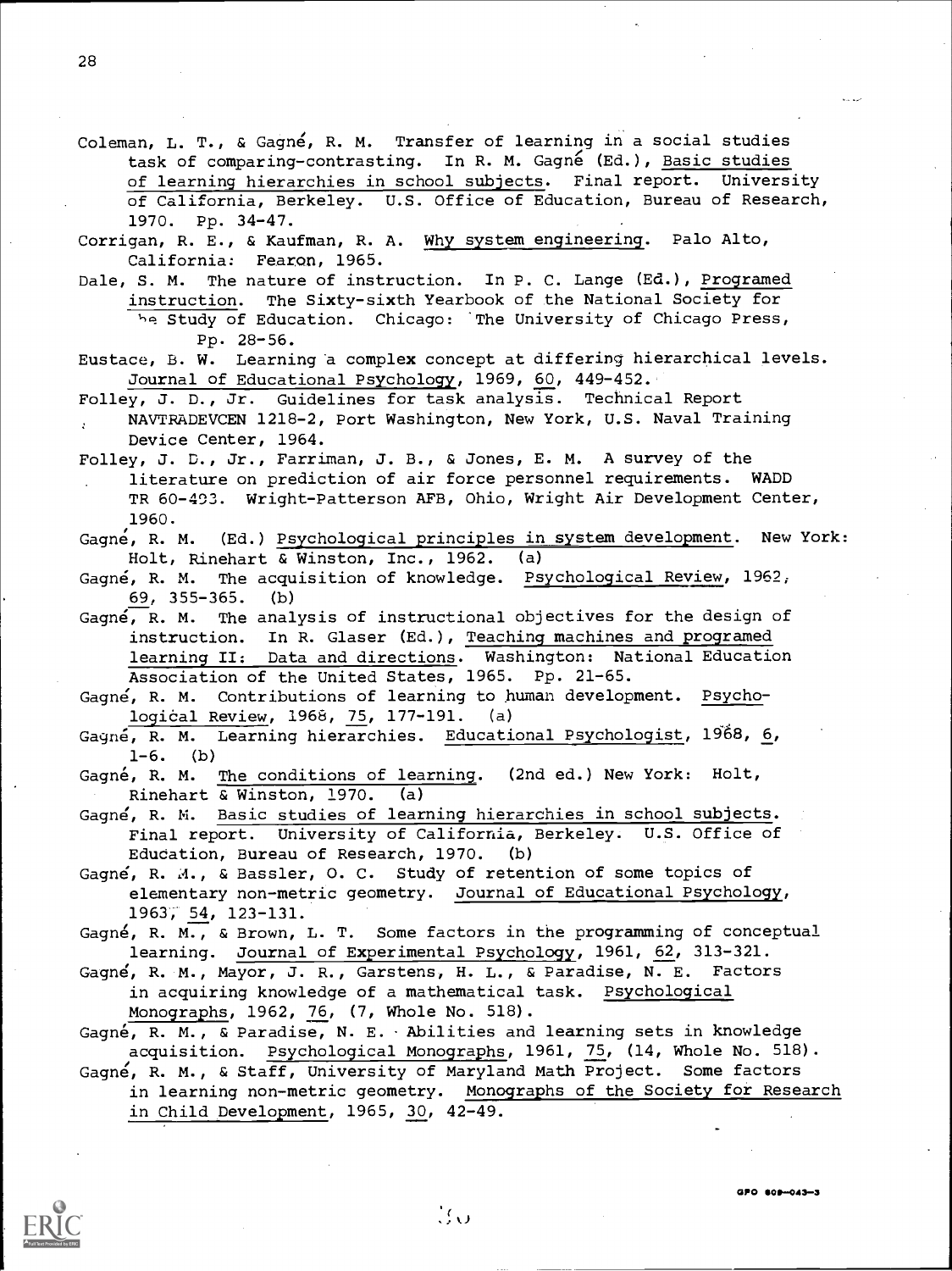Gibson, J. R. Transfer effects of practice variety in principle learning. In R. M. Gagné (Ed.), Basic studies of learning hierarchies in school subjects. Final report. University of California, Berkeley. U.S. Office of Education, Bureau of Research, 1970.

Gilbert, T. F. Mathetics: The technology of education. The Journal of Mathetics, 1962, 1; 7-73.

- Glaser, R. Toward a behavioral science base for instructional design. In R. Glaser (Ed.), Teaching machines and programmed learning II: Data and directions. Washington: National Education Association of the United States, 1965. Pp. 771-809.
- Glaser, R. The design of instruction. In J. I. Goodlad (Ed.), The changing American school. The Sixty-fifth Yearbook of the National Society for the Study of Education. Chicago: The University of Chicago Press, 1966. Pp. 215-242.
- Glaser, R., & Resnick, L. B. Instructional psychology. In P. H. Mussen and M. R. Rosenzweig (Eds.), Annual Review of Psychology, 1972, 23, Pp. 207-276.
- Gustafson, H. W., Honsberger, W. D., & Michelsen, S. Determination of task analysis conteni. In WADD TR 60-593, Uses of task analysis in deriving training and training equipment requirements. Wright-Patterson AFB, Ohio: Wright Air Development Center, 1960.
- Harless, J. H. Mathetics: The ugly duckling learns to fly. Paper presented aL the 4th annual National Society for-Programmed Instruction Convention, St. Louis, Missouri, April, 1966.
- Harper, W., Bull, K., & Onofrei, D. J. The oscar system analysis: Programmed instruction. Great Lakes, Illinois: Service School Command, Naval Training Center, 1970.
- Heimer, R. T. Conditions of learning in mathematics: Sequence theory development. Review of Educational Research, 1969, 39, 493-508.
- Kane, R. B., McDaniel, E. D., & Phillips, E. R. Analyzing learning hierarchies relative to transfer relationships within arithmetic. Final Report. Purdue Research Foundation, Lafayette, Indiana. U.S. Office of Education, Bureau of Research, 1972.
- Kingsley, R. C., & Hall, V. C. Training conservation through the use of learning sets. Child Development, 1967, 38, 1111-1126.
- Klausmeier, H. J., Ghatala, E. S., & Frayer, D. A. Conceptual learning and development: A cognitive view. New York: Academic Press, 1974.
- Klausmeier, H. J., & Goodwin, W. Learning and human abilities. (4th ed.) New York: Harper & Row, in press.
- Kuhn, D. J. Behavioral objectives in the life sciences: A useful instrument in curriculum development. Science Education, 1970, 54, 123-126.
- Latterner, C. G. Task analysis--Bane or blessing? In G. D. Ofiesh and W. C. Meierhenry (EdS.), Trends in programmed instruction. Washington: Department of Audiovisual Instruction, National Education Association, 1964.
- LeFrancois, G. R. A treatment hierarchy for the acceleration of conservation of substance. Canadian Journal of Psychology/Revue Canadienne De Psychologie, 1968, 22, 277-284.
- Mager, R. M. Preparing instructional objectives. Belmont, California: Fearon Publishers, 1962.

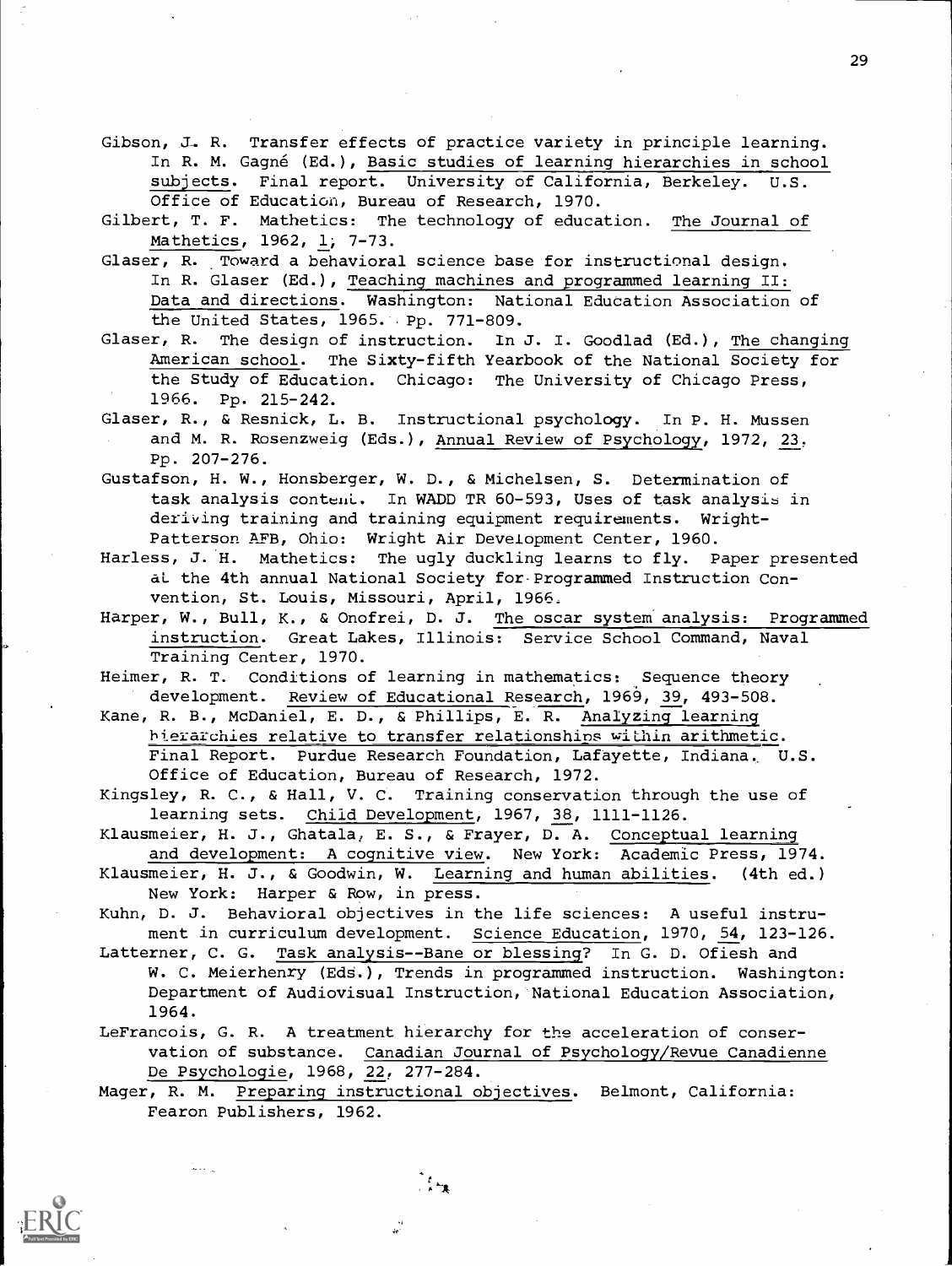Mechner, F. Behavioral analysis and instructional sequencing. In P. C Lange (Ed.), Programmed instruction. The Sixty-sixth Yearbook of the National Society for the Study of Education. Chicago: The University of Chicago Press, 1967. Pp. 81-103.

Merrill, M. D. Correction and review on successive parts in learning a hierarchical task. Journal of Educational Psychology, 1965, 56, 225-234.

Merrill, M. D. Specific review versus repeated presentation in a programmed imaginary science. Journal of Educational Psychology, 1970, 61, 392-399.

Merrill, M. D., & Stolurow, L. M. Hierarchical preview vs. problem oriented review in learning an imaginary science. American Educational Research Journal, 1966, 4, 251-261.

Merrill, M. D., Barton, K., & Wood, L. E. Specific review in learning a hierarchical imaginary science. Journal of Educational Psychology, 1970, 61, 102-109.

Merrill, M. D. Content and instructional analysis for cognitive transfer tasks. AV Communications Review, 1973, 21, 109-126.

Merrill, M. D., et al. Feedback and remedial instruction in learning tasks. Final report. Brigham Young University, Provo, Utah. U.S. Office of Education, Bureau of Research, 1969.

Miller, R. B. A method for man-machine task analysis. Technical Report 53-137. Wright-Patterson Air Force Base, Ohio: Wright Air Development Center, 1953.

Miller, R. B. Some working concepts of systems analysis. Pittsburgh: American Institutes for Research, 1954.

Miller, R. B. Task description and analysis. In R. M. Gagné (Ed.) Psychological principles in system development. New York: Holt, Rinehart & Winston, 1962.

Mouw, J. T., & Hecht, J. T. Transfer of the "concept" of class inclusion. Journal of Educational Psychology, 1973, 64, 57-62.

Niedermeyer, F. C. The relevance of frame sequence in programmed instruction: An addition to the dialogue. AV Communication Review, 1968, 16, 301-317.

Niedermeyer, F., Brown, J., & Sulzen, B. Learning and varying sequences of ninth-grade mathematics materials. The Journal of Experimental Education, 1969, 37, 61-66.

Okey, J. R., & Gagné, R. M. Revision of a science topic using evidence of performance on subordinate skills. Journal of Research in Science Teaching, 1970, 7, 321-325.

Resnick, L. B. Design of an early learning curriculum. Working Paper No. 16. Pittsburgh: Learning Research and Development Center, 1967.

Resnick, L. B. Issues in the study of learning hierarchies. In L. B. Resnick (Ed.), Hierarchies in children's learning. Pittsburgh: Learning Research and Development Center, 1972. Pp. 1-20.

Resnick, L. B., Siegel, A. W., & Kresh, E. Transfer and sequence in learning double classification skills. Journal of Experimental Child Psychology, 1971, 11, 139-149.

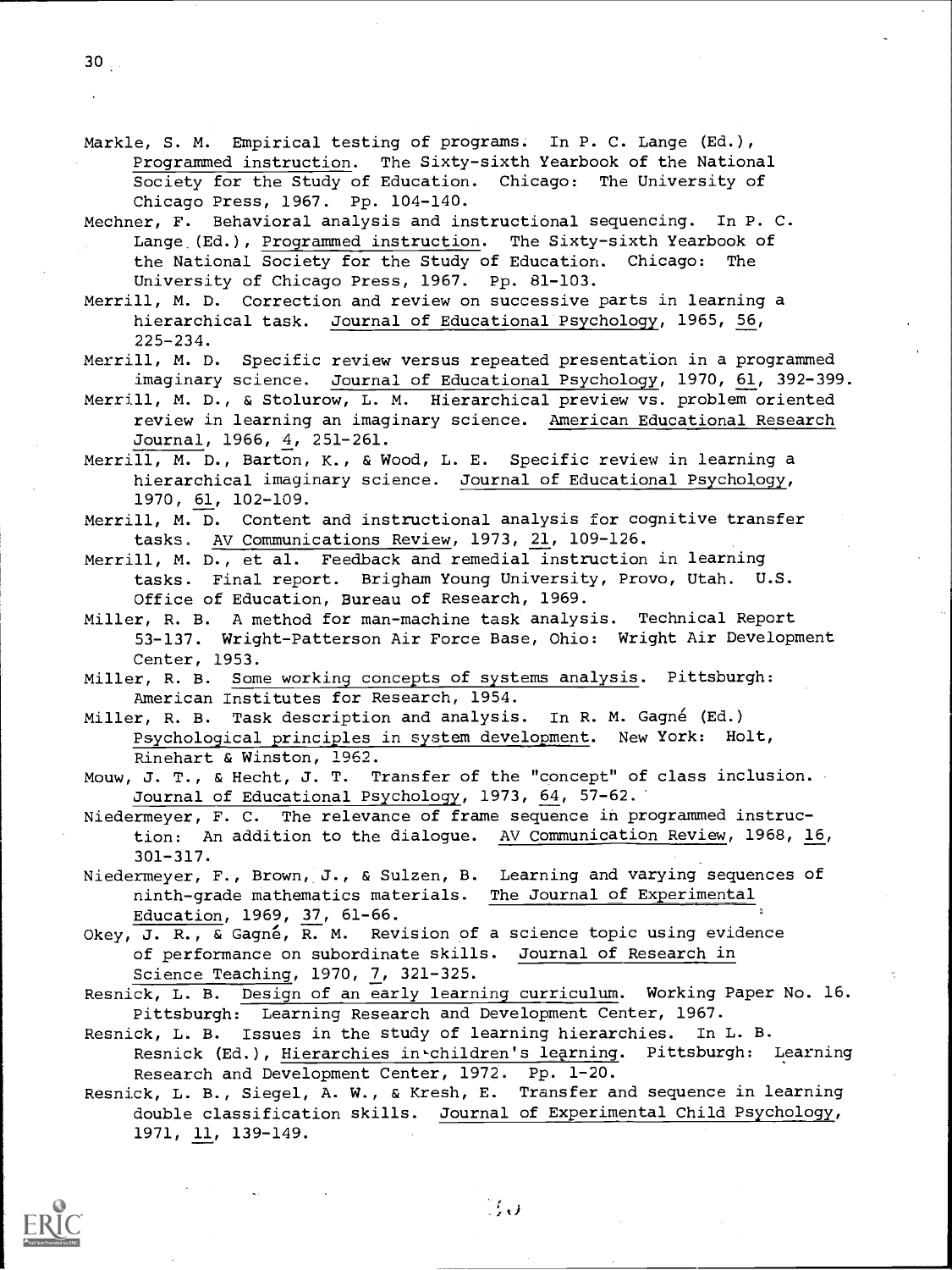Romberg, T. A., Harvey, J. G., & McLeod, D. B. The task analysis for Developing Mathematical Processes, Arithmetic, Book 1: Comparing and equalizing objects and sets. Working Paper No. 48. Madison: Wisconsin Research and Development Center for Cognitive Learning, 1970.

Rothenberg, B. R., & Orost, J. H. The training of conservation of number in young children. Child Development, 1969, 40, 707-726.

Skinner, B. F. The technology of teaching. New York: Appleton-Century-' Crofts, 1968.

Spencer, R. Y., & Briggs, L. J. Application of a learning hierarchy to sequence an instructional program, and comparison of this program with reverse and random sequences. Final Report. Florida State University, Tallahassee. U.S. Office of Education, National Center for Educational Research and Development, 1972.

Tyler, R. W. The construction of examinations in botany and zoology. In R. W. Tyler (Ed.), Service studies in higher education. Ohio State University Studies, Bureau of Educational Research Monographs, No. 15, 1932.

U.S. Army Security Agency, The development of instructional systems. Fort Devens, Massachusetts: Department of the Army, Headquarters United States Army Security Agency, Training Center and School, 1967.

Wang, M. C. Psychometric studies in the validation of an early learning curriculum. Child Development, 1973, 44, 54-60.

Wang, M. C., Resnick, L. B., & Boozer, R. The sequence of development of some early mathematics behaviors. Child Development, 1971, 42, 1767-1778.

Wiegand, V. K. A study of subordinate skills in science problem solving. In L. B. Resnick (Ed.), Hierarchies in children's learning. Pittsburgh:

Learning Research and Development Center, University of Pittsburgh, 1972. Wodtke, K. H., Brown, B. R., Sands, H. R., & Fredericks, P. Scrambled versus ordered sequencing in computer assisted instruction. Final report. Pennsylvania State University, University Park. U.S. Office of Education, Bureau of Research, 1967.

r:,,1441

2. <sub>Grutsbookba</sub>nd

 $809 - 043 - 2$